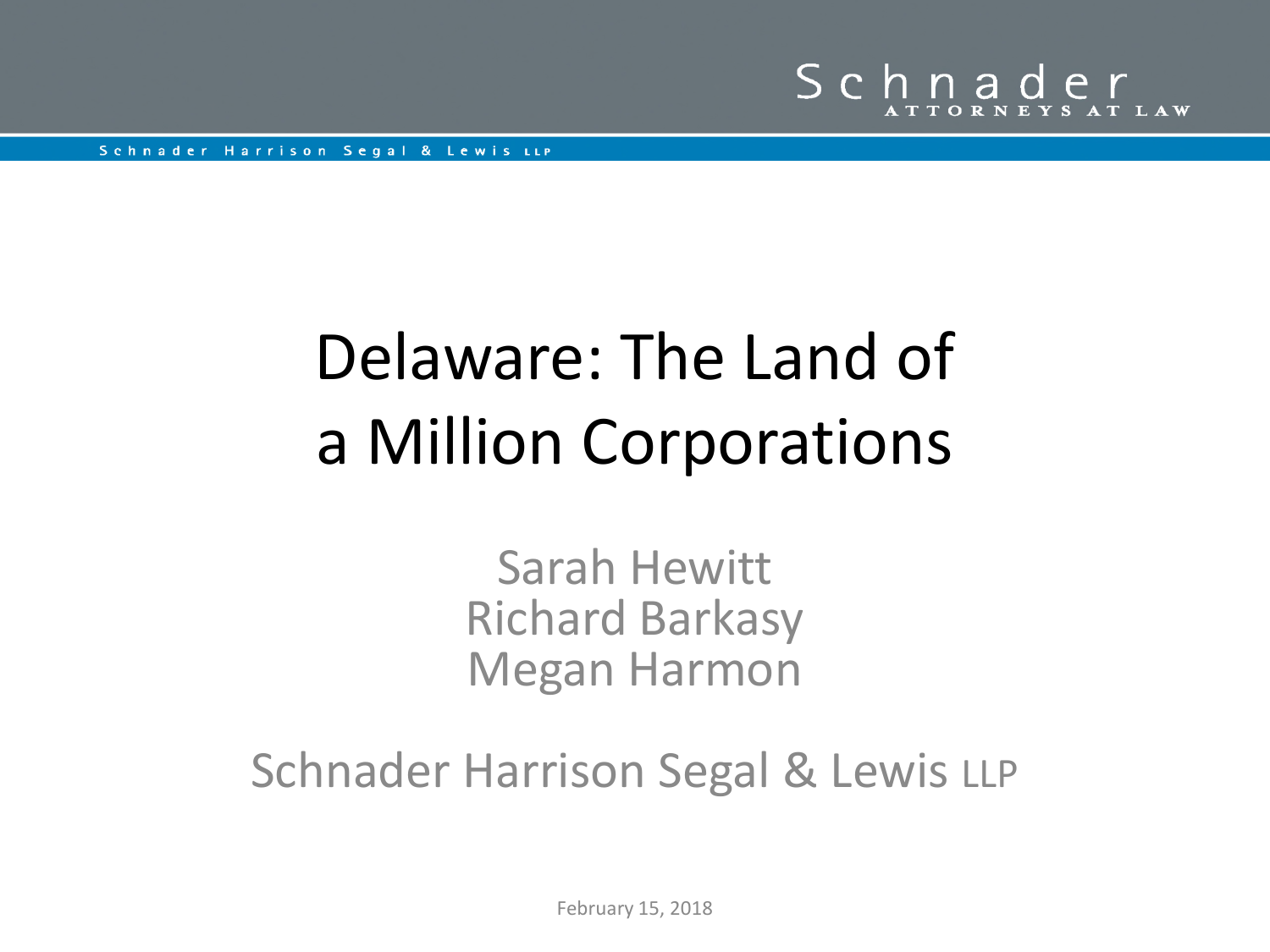## Schnader

#### Schnader Harrison Segal & Lewis LLP



Sarah Hewitt is chair of Schnader's Corporate Practice Group and co-chair of its Mergers and Acquisitions and Art Law Practice Groups. She represents public and private companies in the areas of corporate and securities law, private equity and venture capital financing, mergers and acquisitions, corporate governance, and general corporate counseling. She has also represented borrowers and lenders in secured and unsecured financing transactions. She advises clients in a wide range of industries, including art, energy, financial services, gaming, mining, services, software, technology, and telecommunications.

[shewitt@schnader.com](mailto:shewitt@schnader.com)



Rich Barkasy is a seasoned trial attorney and chair of the Creditors' Rights and Business Restructuring Practice Group. He devotes a substantial portion of his practice to bankruptcy cases and handles a variety of complex commercial litigation matters. In addition, Mr. Barkasy is an adjunct professor of Bankruptcy, Products Liability, Secured Transactions, Business Organizations and Construction Law at Rutgers University School of Law-Camden. [rbarkasy@schnader.com](mailto:mharmon@schnader.com)



Megan Harmon is co-chair of the Energy & Environmental Practice Group, the Mergers and Acquisitions Practice Group, and the Public Finance Group. She concentrates her practice in business counseling, transactions, mergers, acquisitions and dispositions, project development, public-private partnerships and finance, and has extensive experience in contract negotiations, federal and state compliance matters, employment issues and procurement. Ms. Harmon represents family businesses, start-ups and both publicly and privately held organizations. She also represents clients in various forms of financings, including tax-exempt financings, private placements, convertible securities and revolving credit facilities.

[mharmon@schnader.com](mailto:mharmon@schnader.com)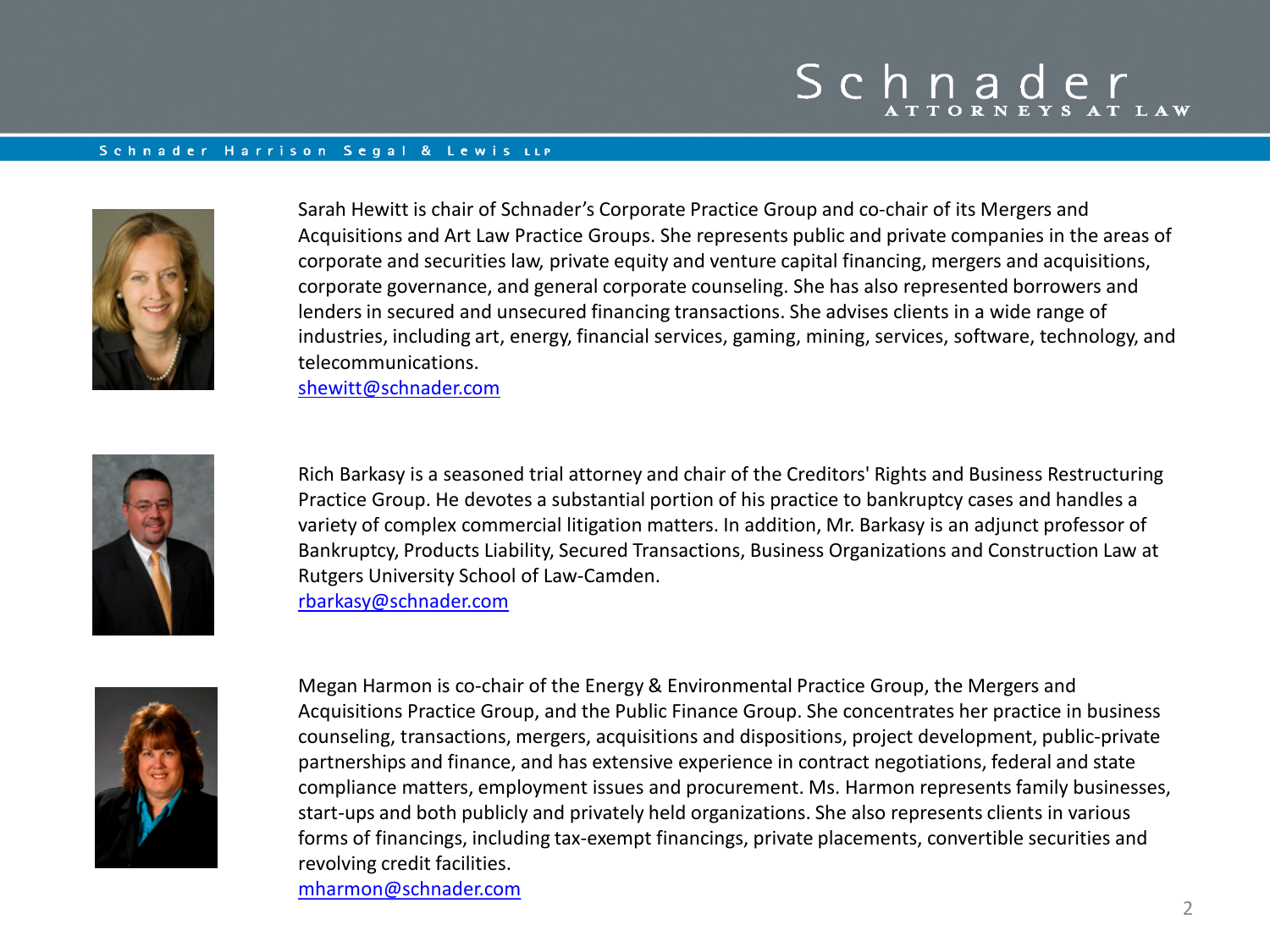

## The Benefits and Drawbacks of Forming in Delaware

Sarah Hewitt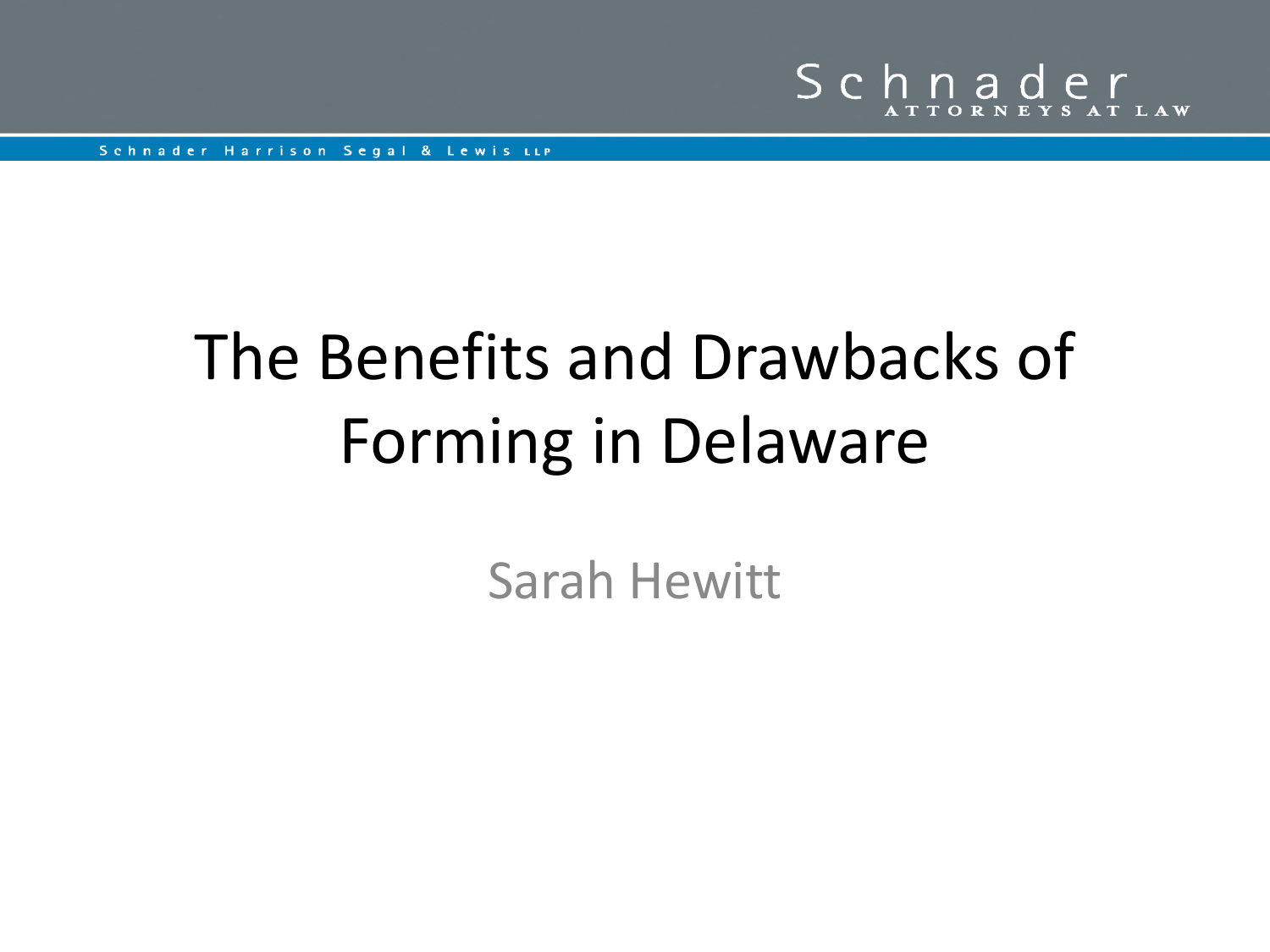- Delaware is the corporate home of over 1 million corporations, limited liability companies, limited partnerships, not-for-profit corporations and other corporate entities
- More than 60% of Fortune 500 companies, over half of publicly-traded companies, over 80% of new IPOs and most tech startups formed there
- Over a hundred thousand entities added each year
- Far more companies are formed in Delaware than the companies physically headquartered there
- The number of Delaware corporations is out of proportion for a state that has a relatively small population (952,065 citizens in 2016)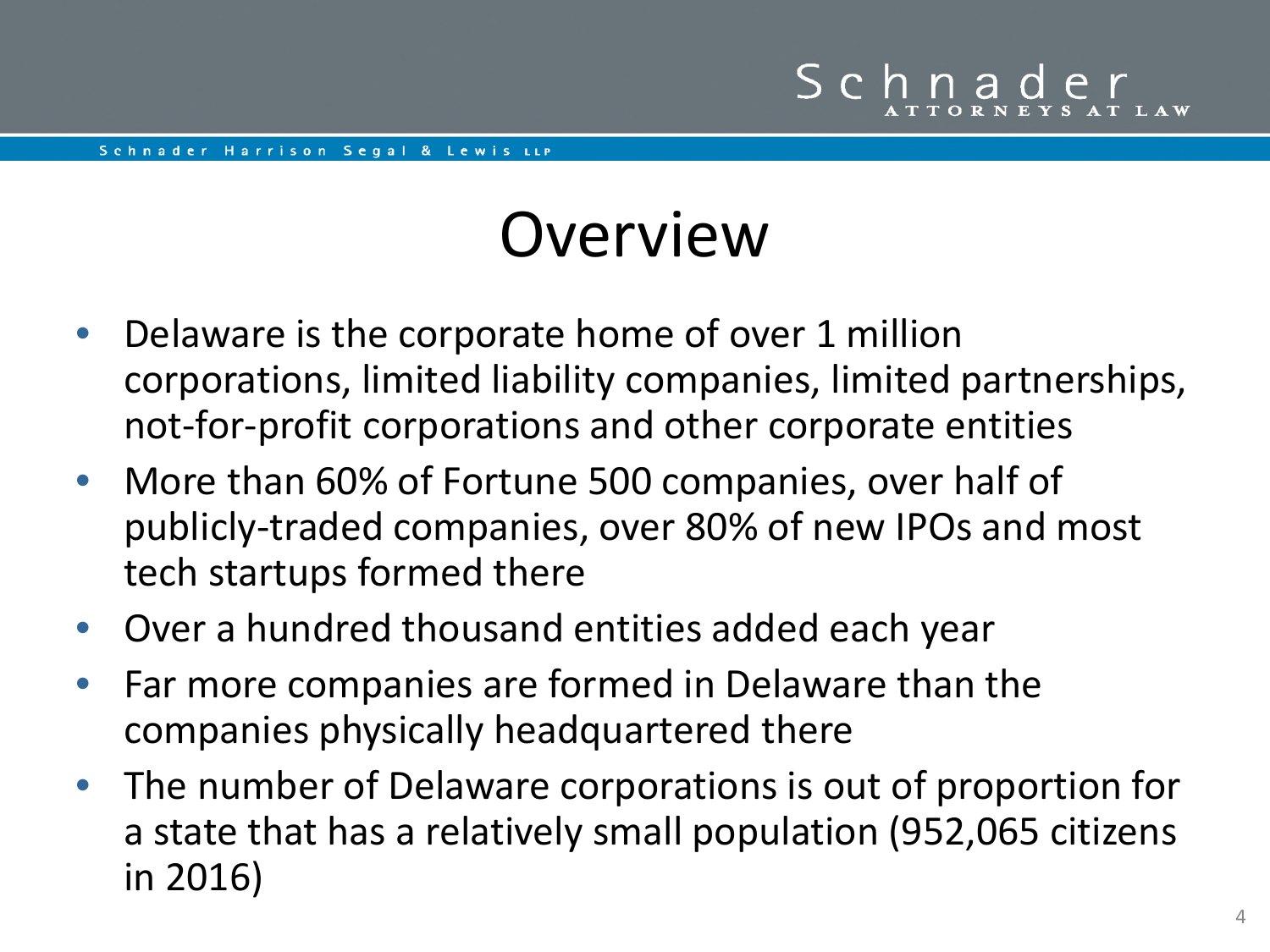- Delaware has been ranked the #1 state legal system by the U.S. Chamber Institute for Legal Reform as the best and most business friendly state for the past 10 years
- It's the Incorporation Capital of the World!
- The State's General Corporation Law was passed in 1899 modelled after a similar law passed earlier in New Jersey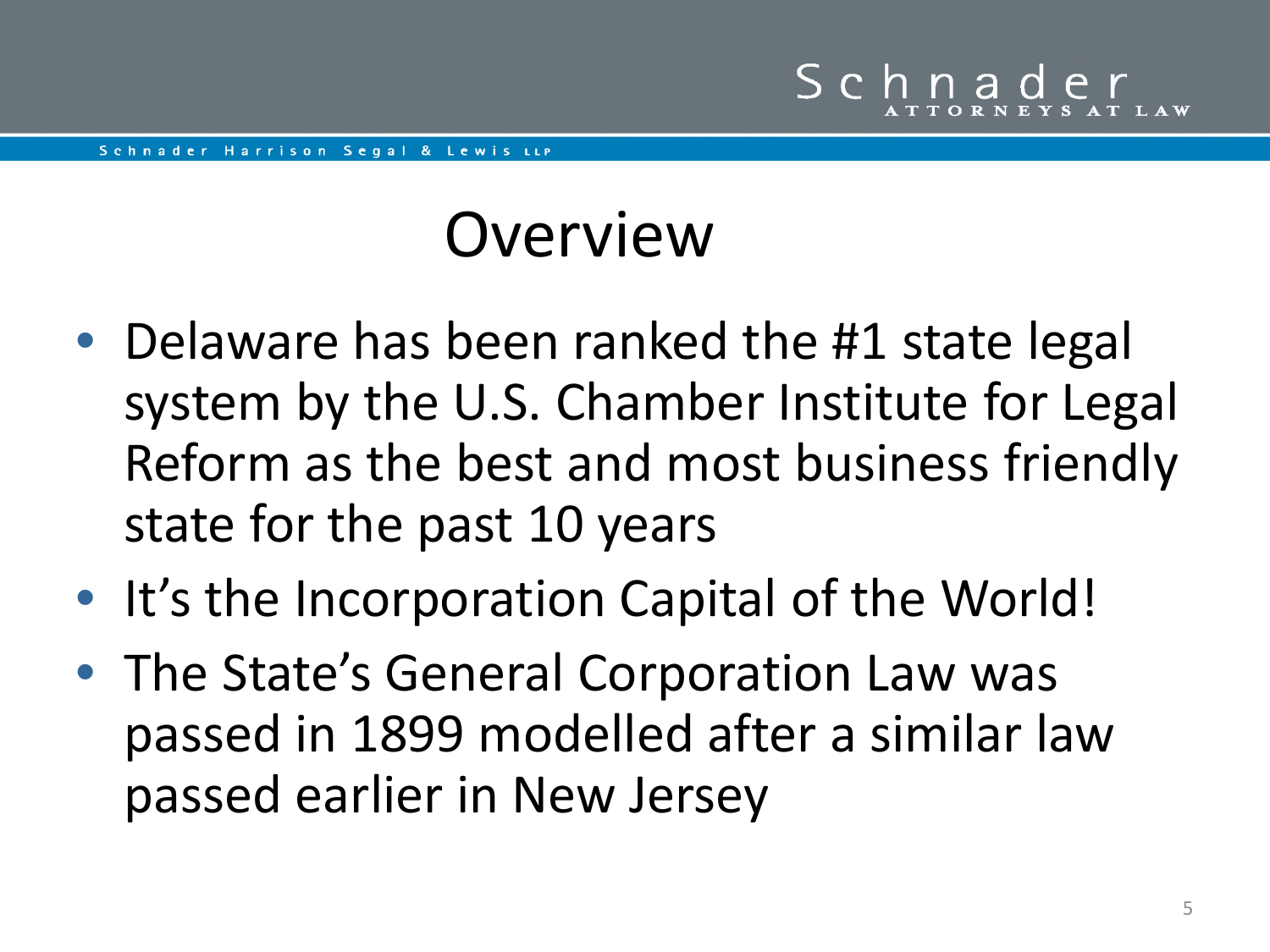## Questions

- So, Why choose Delaware over the business' home state? and
- Why choose Delaware if you are entering the US market from overseas?
- There are a number of benefits to forming in Delaware!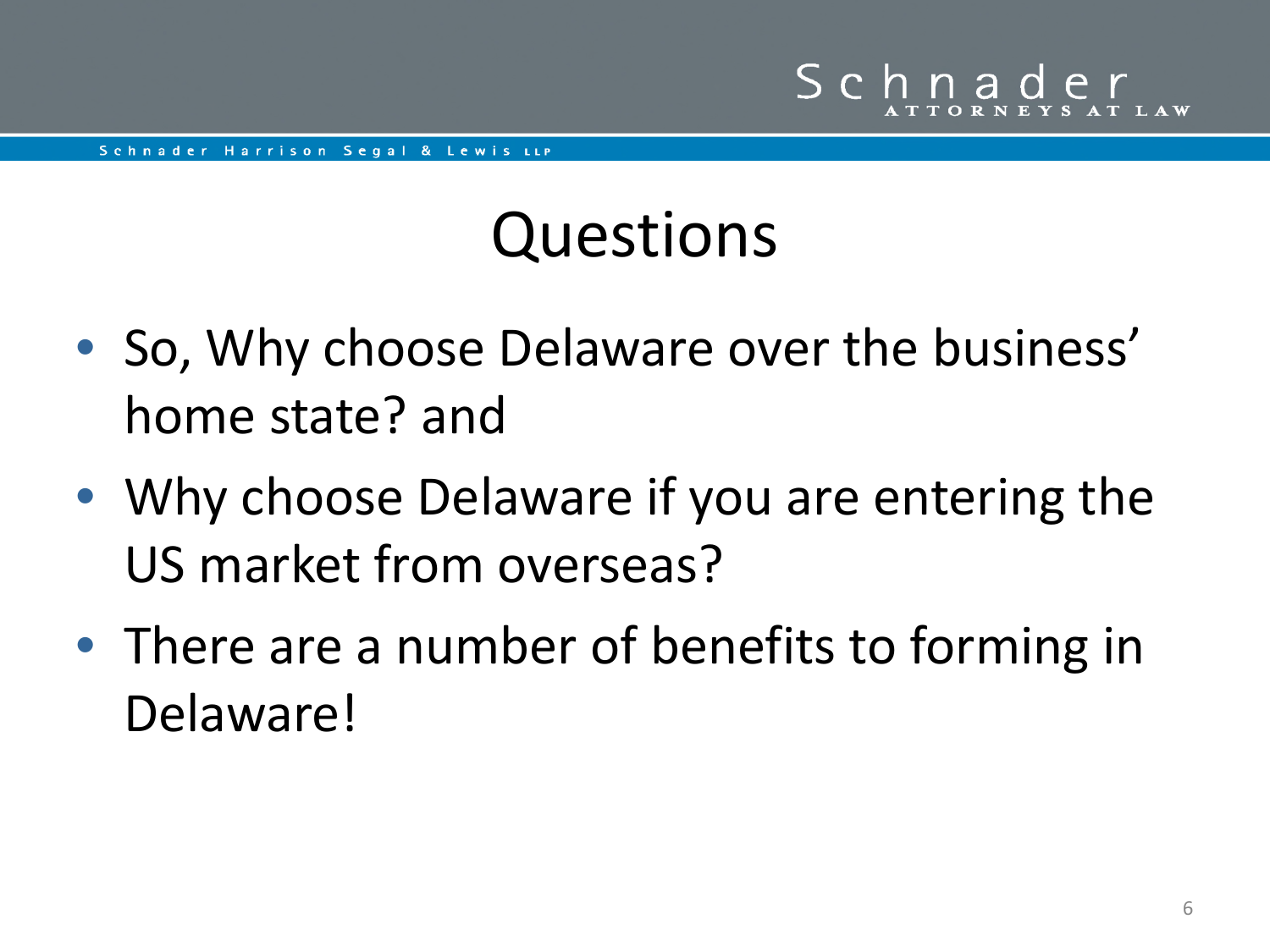### First, Delaware is committed to new business

- It has a business friendly state government; 1/3 of the state budget comes from incorporations including filing fees, annual fees and taxes, etc. which may be why
- Delaware law is the most advanced and flexible business formation statute in the US
- The Law clearly spells out what companies can and cannot do and leaves little to interpretation; Predictable and dependable
- The state legislature and the Delaware State Bar Association keep Delaware's corporation statute and other business laws current, clear and concise, often with bi-annual updates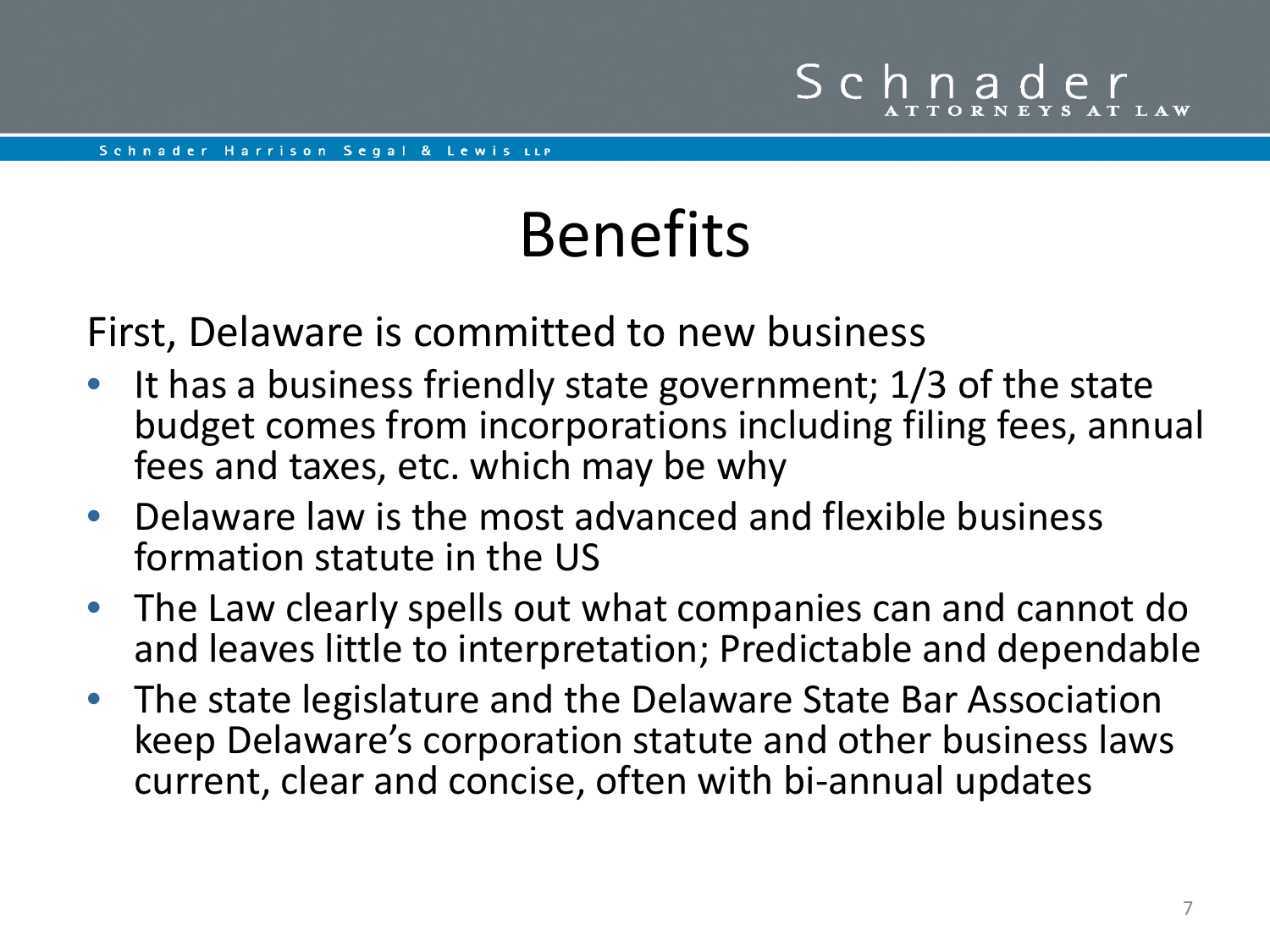Second, The Delaware Court of Chancery – Has Corporate Law Expertise

- It's a highly respected Court that focuses solely on corporate issues; it uses judges instead of juries; it's the oldest business court in America established in 1792 and the second most important after the US Supreme Court in its impact on corporate law
- Due to this concentration on business issues, the members of the Chancery Court have expertise and familiarity with complex corporate disputes and corporate law
- It has very knowledgeable judges, that typically issue well rationalized opinions
- This differs from states where judges are elected or politically appointed and may have no business knowledge or experience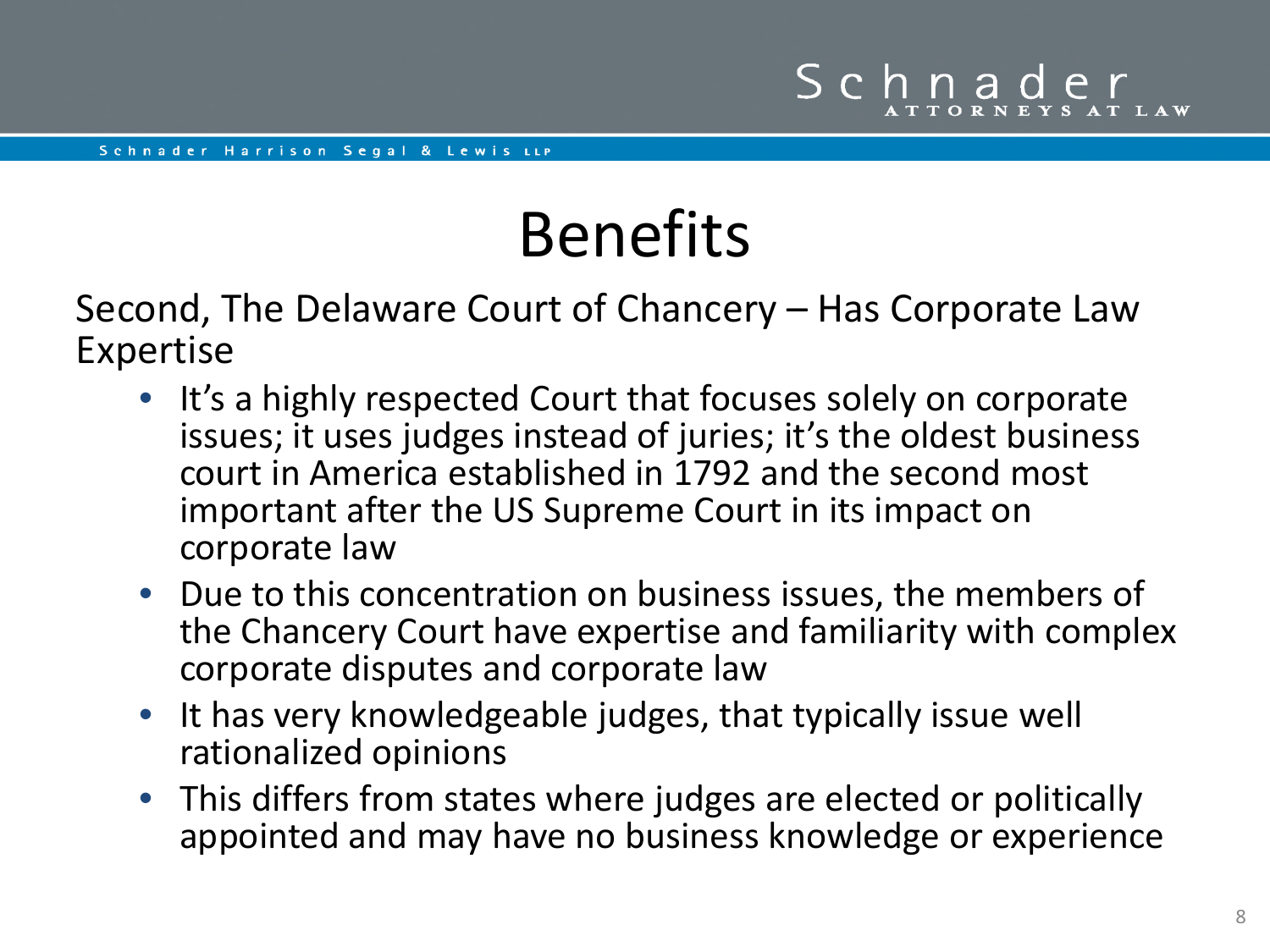Third, there is Extensive Case Law – "Precedent" for any issue that might arise in a Delaware company's lifetime

- Due to the high volume of cases there's lots of case law
	- There are very few questions of first impression
	- This is not so in other states like Nevada which have mimicked the DGCL
- Volume of case law leads to predictability and gives companies and their counsel the ability to assess risks in disputes
- The case law also provides guidance as to "novel" ideas or approaches that can be taken

Fourth, More attorneys are versed in Delaware corporate law than probably any other state law – taught in law schools & most corporate lawyers' practice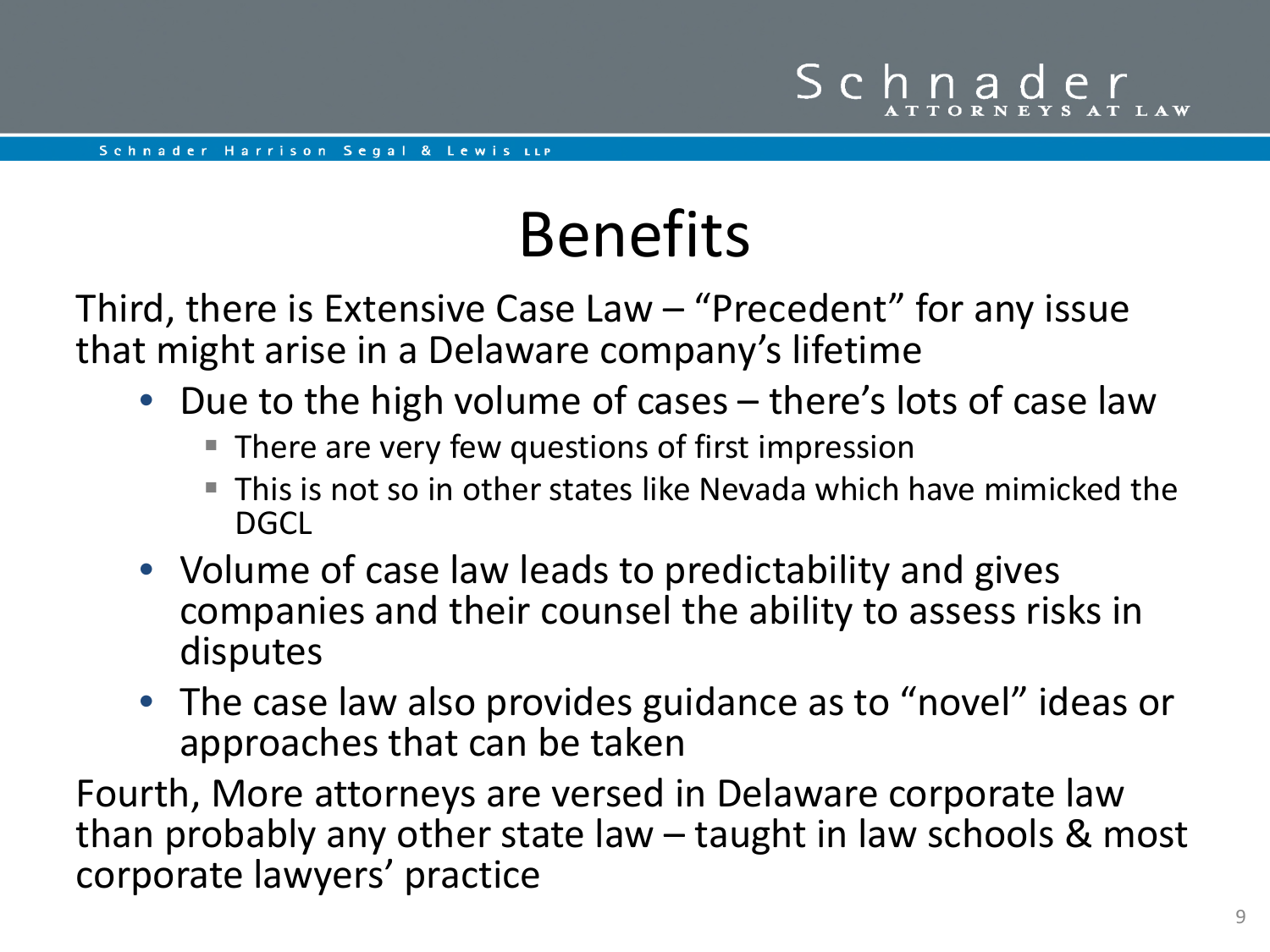Fifth, Investors (private equity, venture capital and serial angel investors) prefer Delaware Law over other states

- Delaware law is familiar and predictable for investors and flexible for governance and investment structures
- From the startup side, Delaware permits one person to be an officer, director and shareholder unlike other states that may require three, and does not require any of them to be Delaware residents
- Investment bankers also prefer and often insist that IPO candidates be incorporated in Delaware so if any IPO is in the company's future you may want to start there
- Can easily convert a Delaware LLC to a Delaware corporation if you want to start with a LLC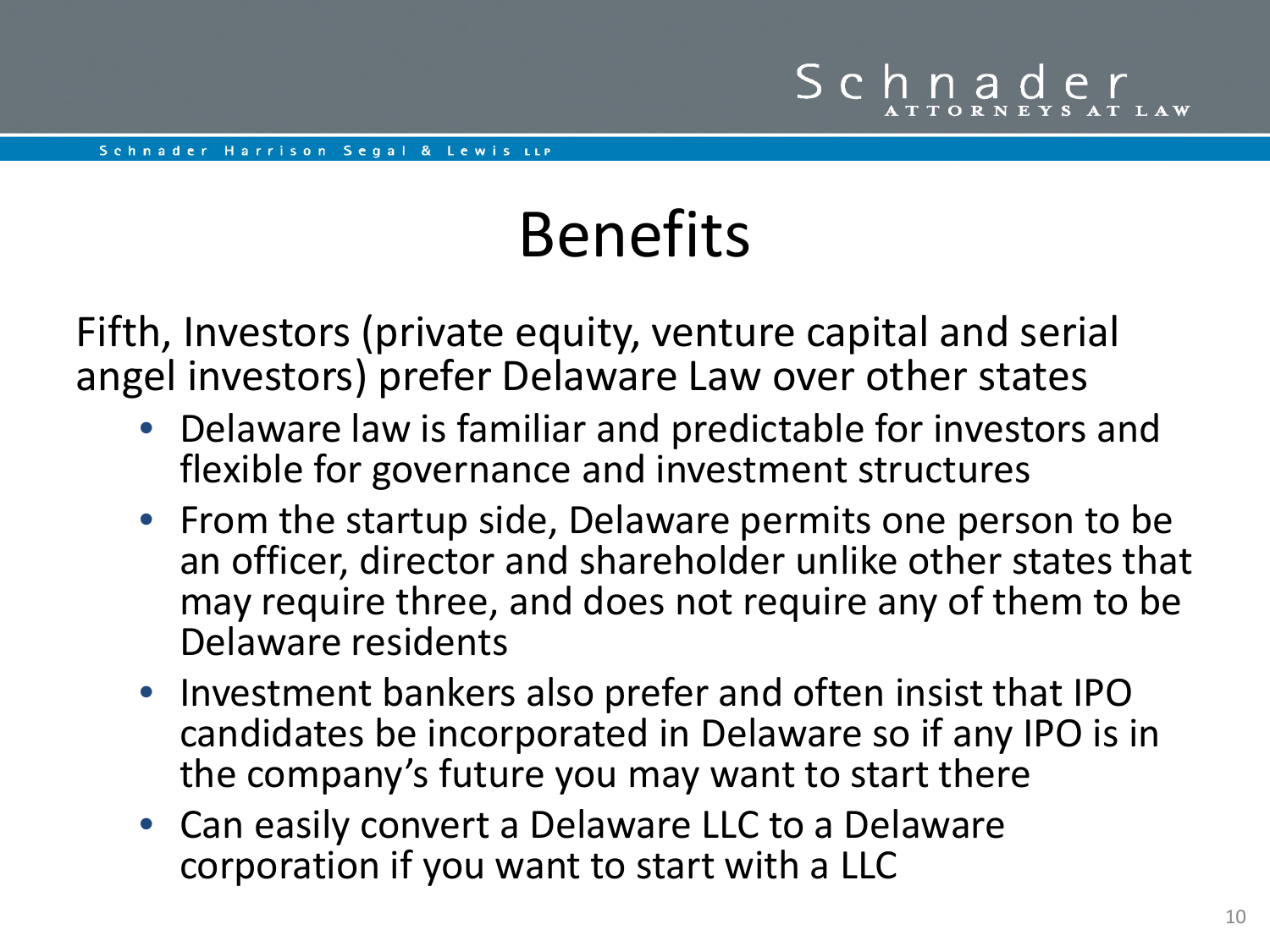Sixth, the Delaware Secretary of State's Office and its filings System are a benefit

- The Delaware Secretary of State's office is more sophisticated than most states' offices; and is lauded for its efficiency and service with a state-of-the-art computer system. It actually makes a profit and is run like a business itself
- The Secretary of State has "expedited" service with filings in 24 hours, same day, 2 hours and 1/2 hour; and it's open until midnight
- Timing can be critical in mergers and other corporate actions so Delaware's service standards are important
- Also, the Costs to incorporate in Delaware are lower than some other states (e.g. CA, NY, TX) and foreign jurisdictions
- And, Delaware does not require officer or director names to be disclosed on formation documents so there is some level of privacy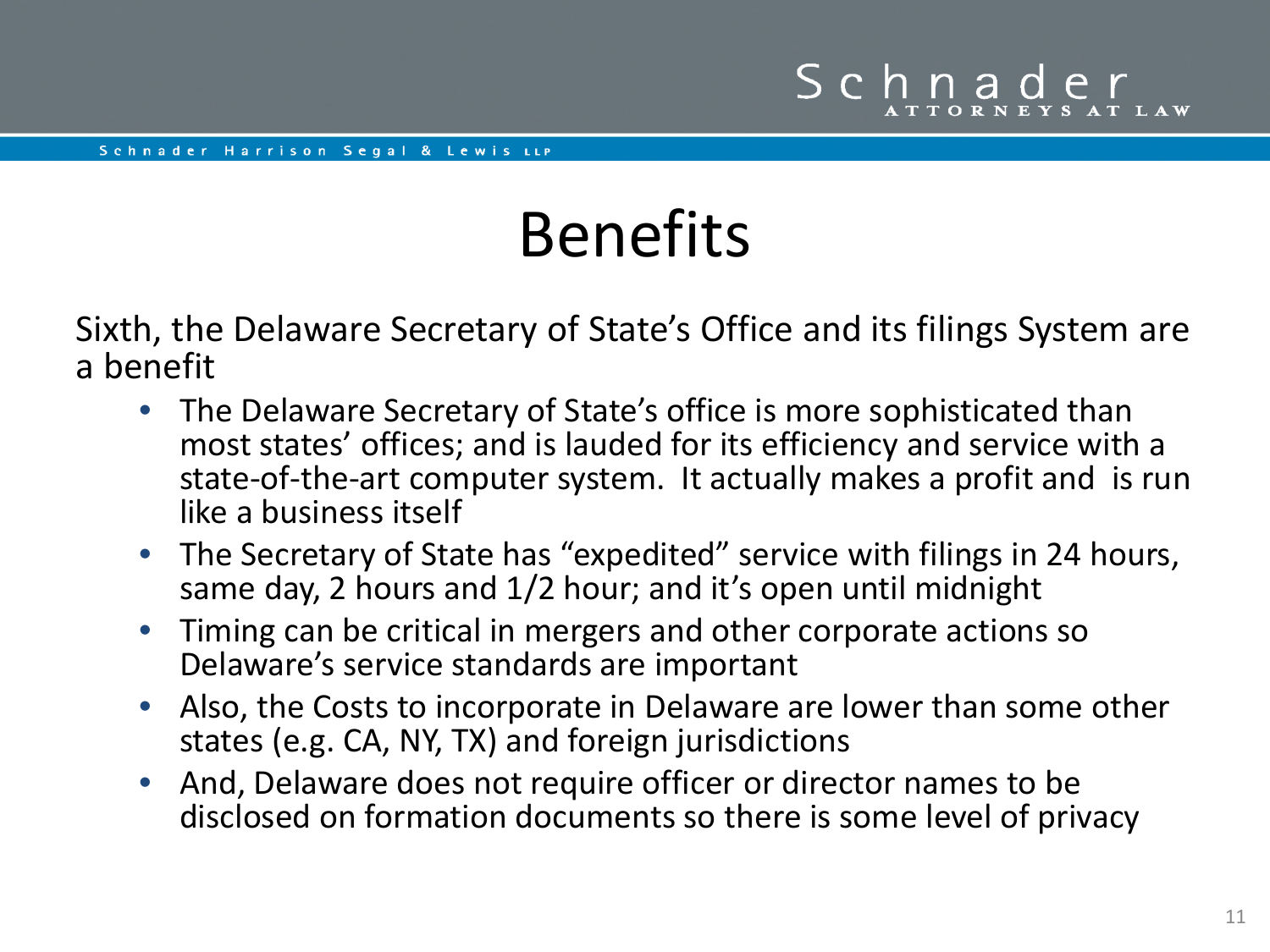Seventh, Delaware has favorable Business Tax Laws, especially for international entrepreneurs and investors

- There is no state corporate income tax for Delaware corporations that operate out of state (but there is a franchise tax)
- There is no state sales tax on intangible personal property (such as royalty payments)
- Shares of stock owned by non-resident aliens are not subject to Delaware taxes
- There is no state inheritance tax on stock held by non-residents of Delaware
- There is no personal income tax on non-residents of Delaware
- There are no value added taxes (VAT)
- And the Franchise taxes can be quite low for small businesses and Delaware provides 2 alternative methods of calculation – based on authorized shares or the "Assumed Par Value Method". Franchise taxes can range from a low of \$175 to a high of \$180,000  $\frac{12}{12}$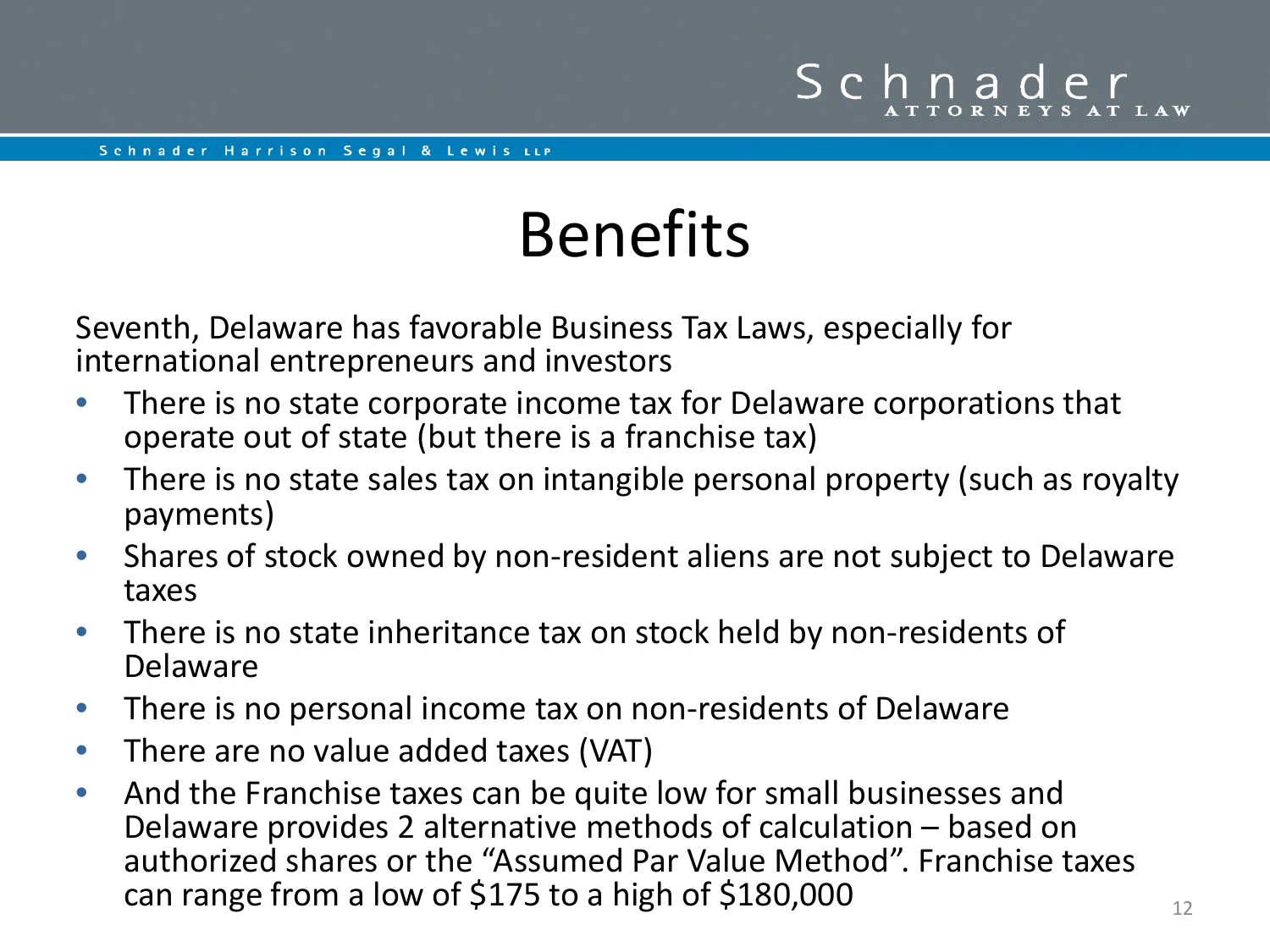Other benefits of forming in Delaware include that :

- Directors of Delaware corporations are sheltered from personal liability by the director shield law in connection with their actions as board members
- Shareholder liability is limited by the amount of investment if corporate formalities have been followed
- There is no minimum capital investment required to form an entity
- Bylaws can generally be formulated or altered any time by directors
- Corporation may own without limitations as to amount or value stocks, bonds or securities of other corporations located in or outside Delaware as well as real and personal property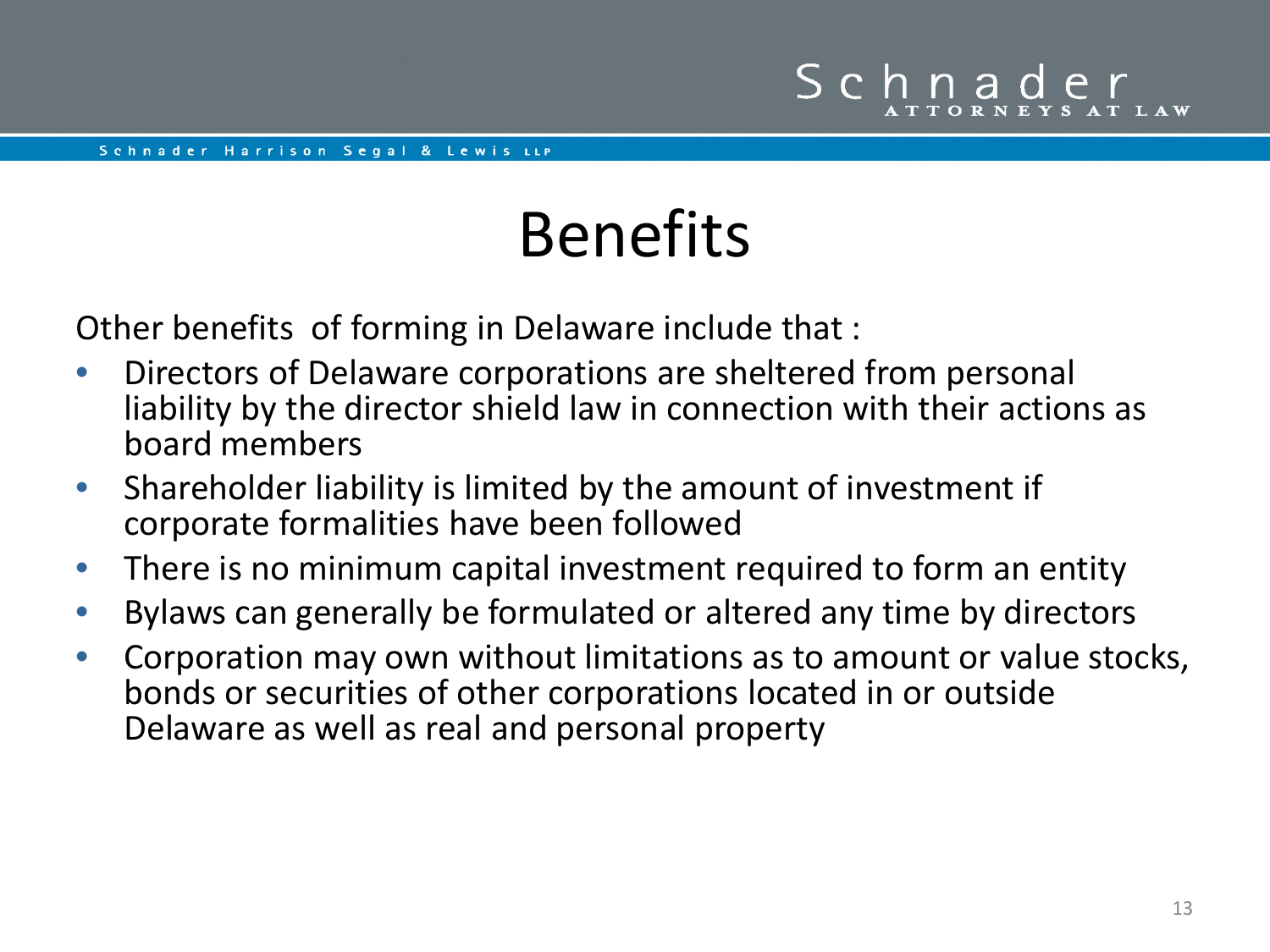- Corporation can be set up to be an all-purpose corporation to engage in any lawful act or activity permitted in Delaware and can morph from one business to another
- Shareholder and Board meetings may be held anywhere or online or via written consent
- You do not have to maintain a Delaware business office address aside from your registered agent although there are "virtual office" packages available
- Your corporation or LLC can be headquartered in any state or territory of the US or in any country in the world
- Your Delaware corporation stock can be privately owned or publicly traded on any stock exchange anywhere in the world when properly registered
- Non-citizen non-residents may form Delaware C corporations and LLCs (not S corporations)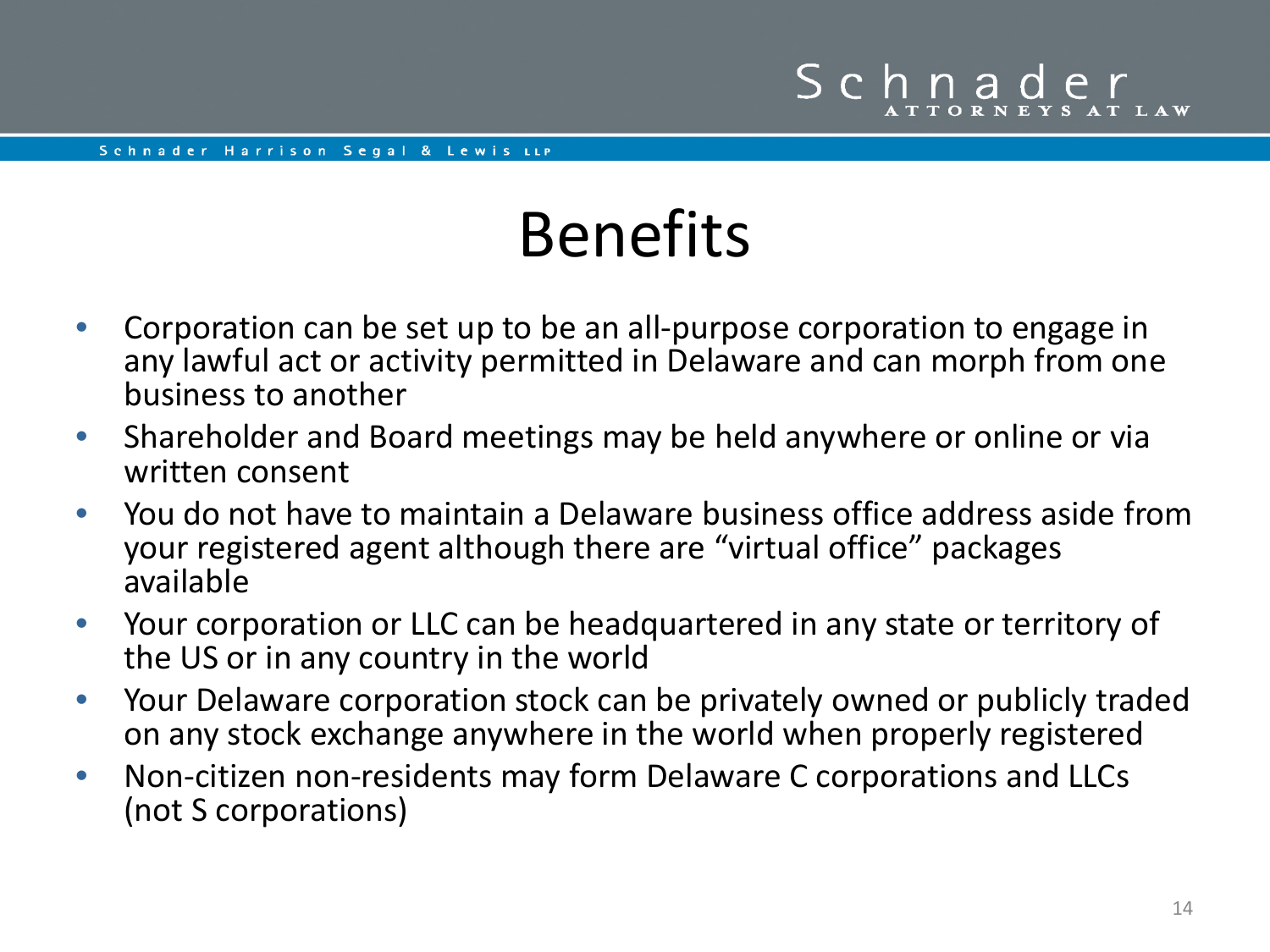## So What are the Drawbacks?

- You do not need to live or have a physical address in Delaware to form a company there, but Delaware corporations must have a registered agent for service of process – these commercial agents can be expensive but you can shop for cheaper ones @\$130-\$150 a year. As previously mentioned, Delaware requires a franchise tax (so you may pay twice, once in Delaware and then in the home state)
- You'll have to register to transact business in more than one state if you'll do business outside of Delaware
- Delaware requires you to file annual reports even if you already have in your home state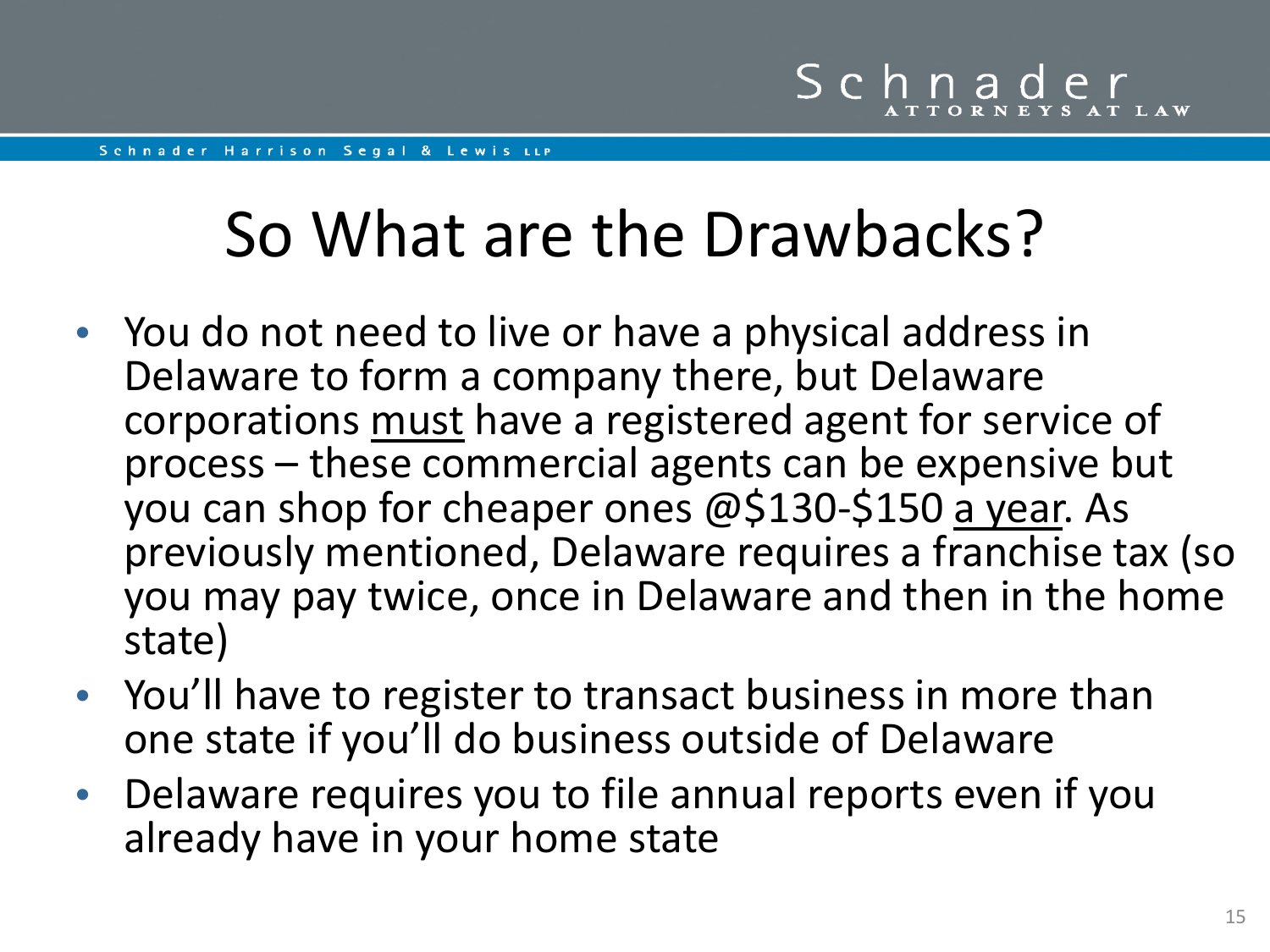### Another popular vehicle is the Delaware LLC

- First Delaware limited liability company was formed on October 1, 1993 when the Delaware Limited Liability Company Act first made the LLC a legitimate business entity
- Currently, about 2/3rds of all companies formed in Delaware are LLCs – 121,592 formed in 2014 and growing
- It's the most flexible type of business entity offered by any state or country in the world
- Delaware LLCs have minimal startup requirements, low startup costs, simple maintenance, affordable franchise tax and provide an ability for members to establish their own company structures and rules which are continued in an LLC operating agreement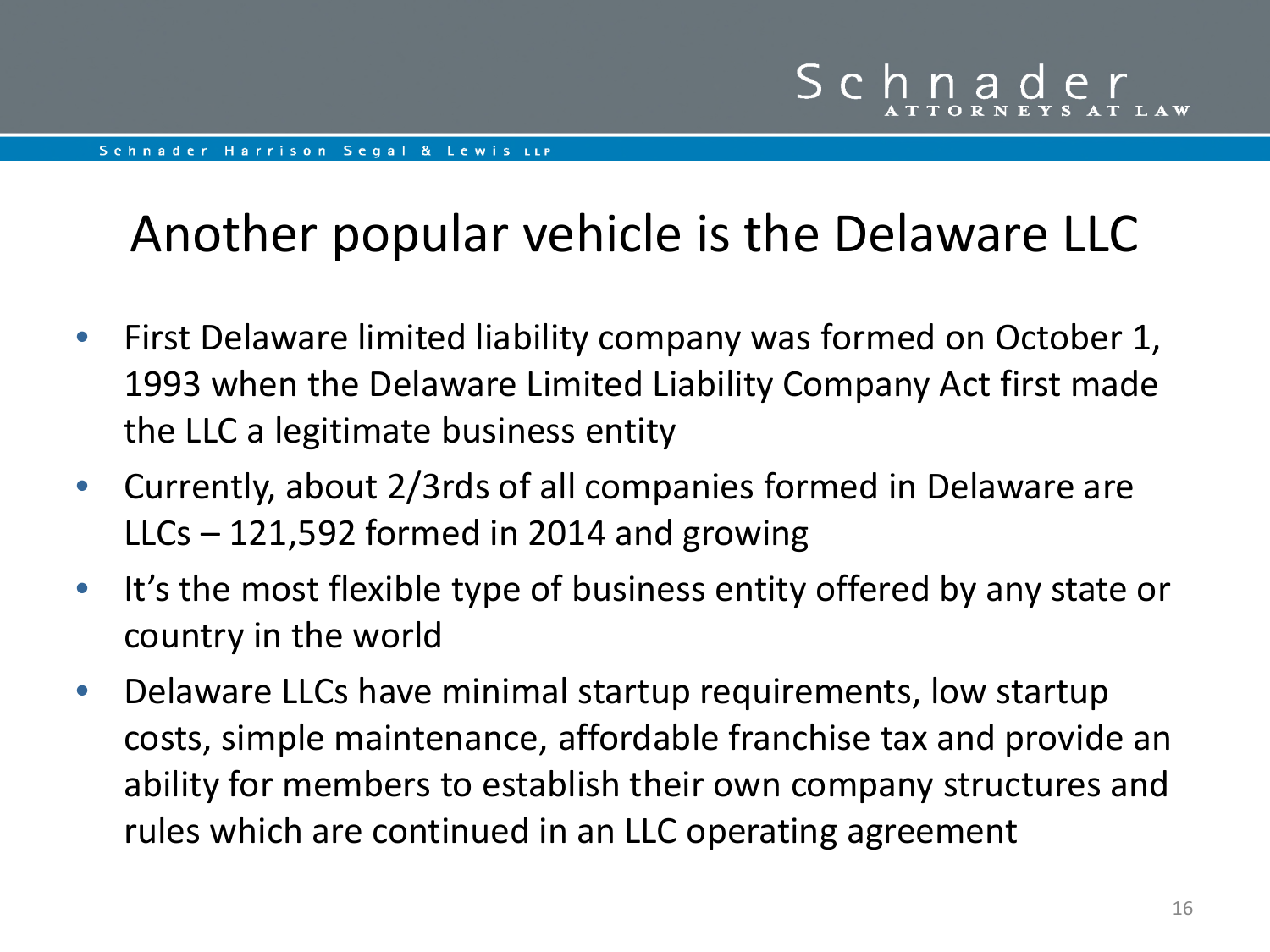## Benefits of Delaware LLCs

- LLCs possess increased asset protection against creditors of the members
- Members are not personally liable for the debts of the LLC beyond the dollar amount that the members have invested
- Members can choose how they want the LLC to be taxed as a partnership, S corporation, C corporation or sole proprietorship. Single members LLCs are not recognized by the IRS
- LLCs are not required to disclose any information about the owners of the LLC to the state of Delaware, or to have an office or business address in Delaware but must have a Delaware registered agent like a Delaware corporation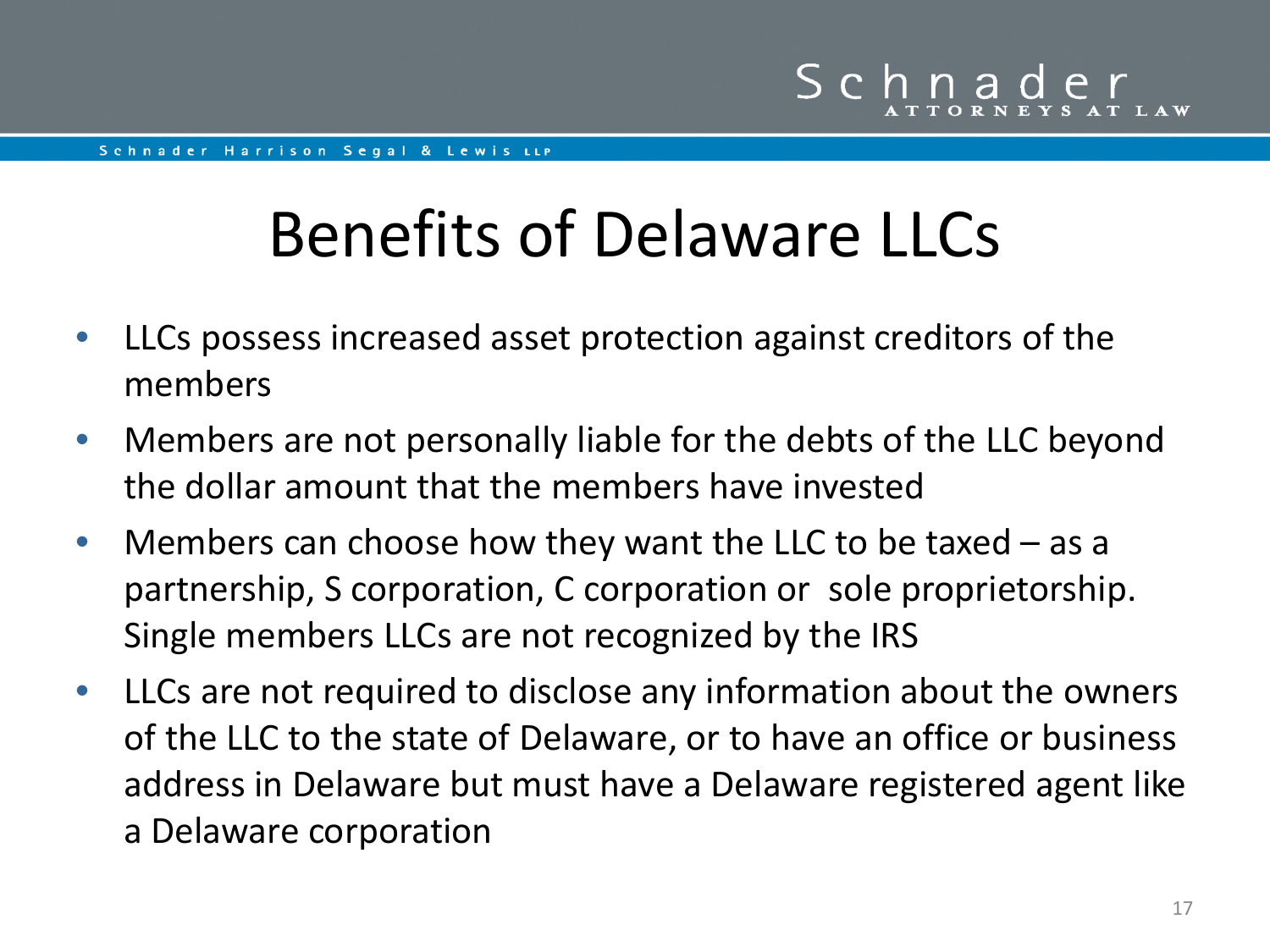### So What are the Drawbacks of Delaware LLCs?

- You'll have to register to transact business in more than one state if you'll do business outside of Delaware
- You'll have to pay Franchise Taxes of approximately \$300 annually in addition to your annual registered agent fee in addition to your home state taxes and fees if you have one
- Single member LLCs that are not seeking venture capital or going public might stick with their home state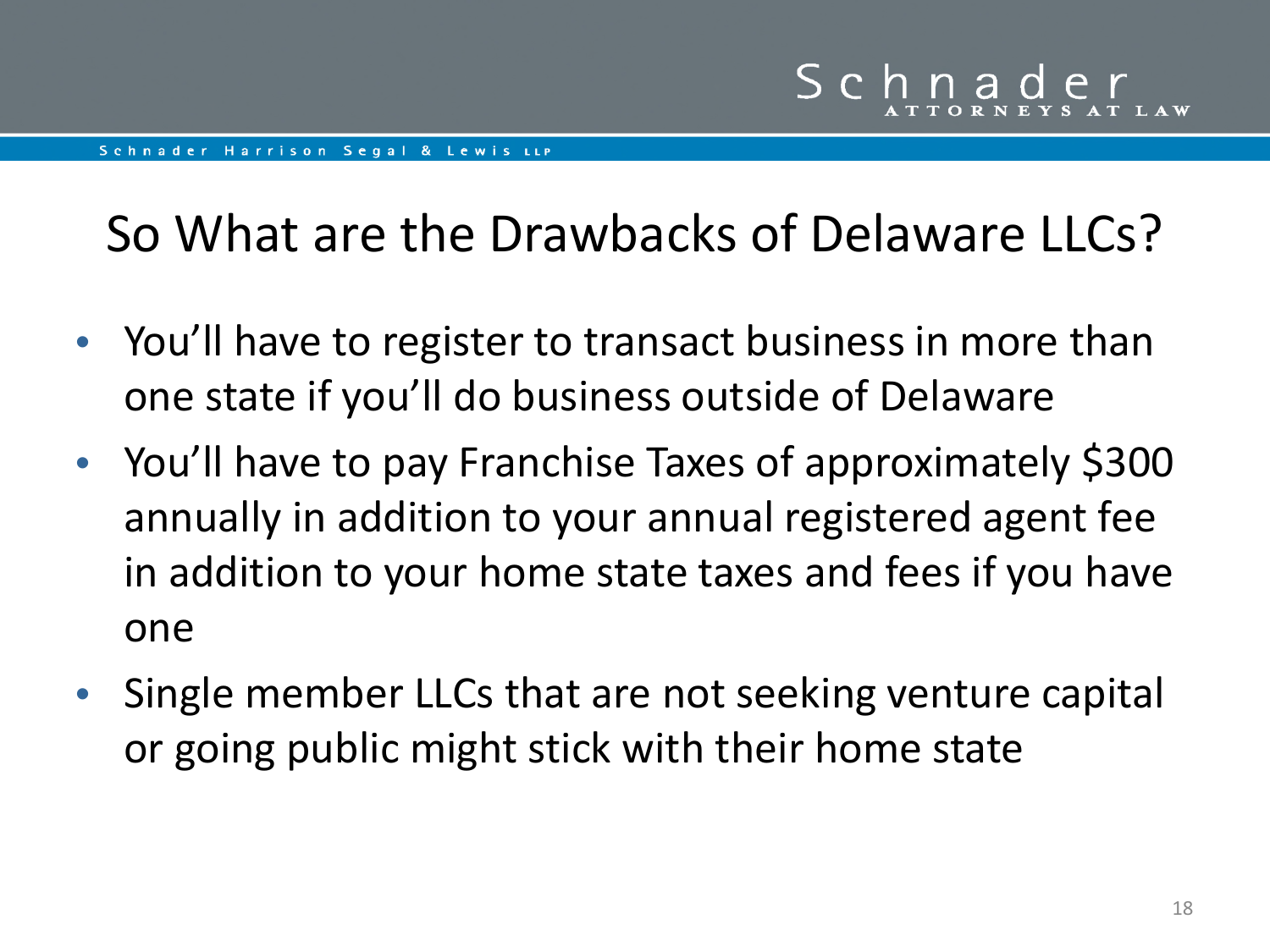## Conclusion

- Delaware's business laws (including the DGCL and the DLLCA) are enabling statutes and not a code of conduct
- Delaware's business laws are intended to provide flexibility in an organization's affairs, and are not written as a "regulation"
- Delaware's business laws are designed to make governance and internal procedures simple
- **For these and the other reasons discussed, millions of companies choose Delaware.** Thank you!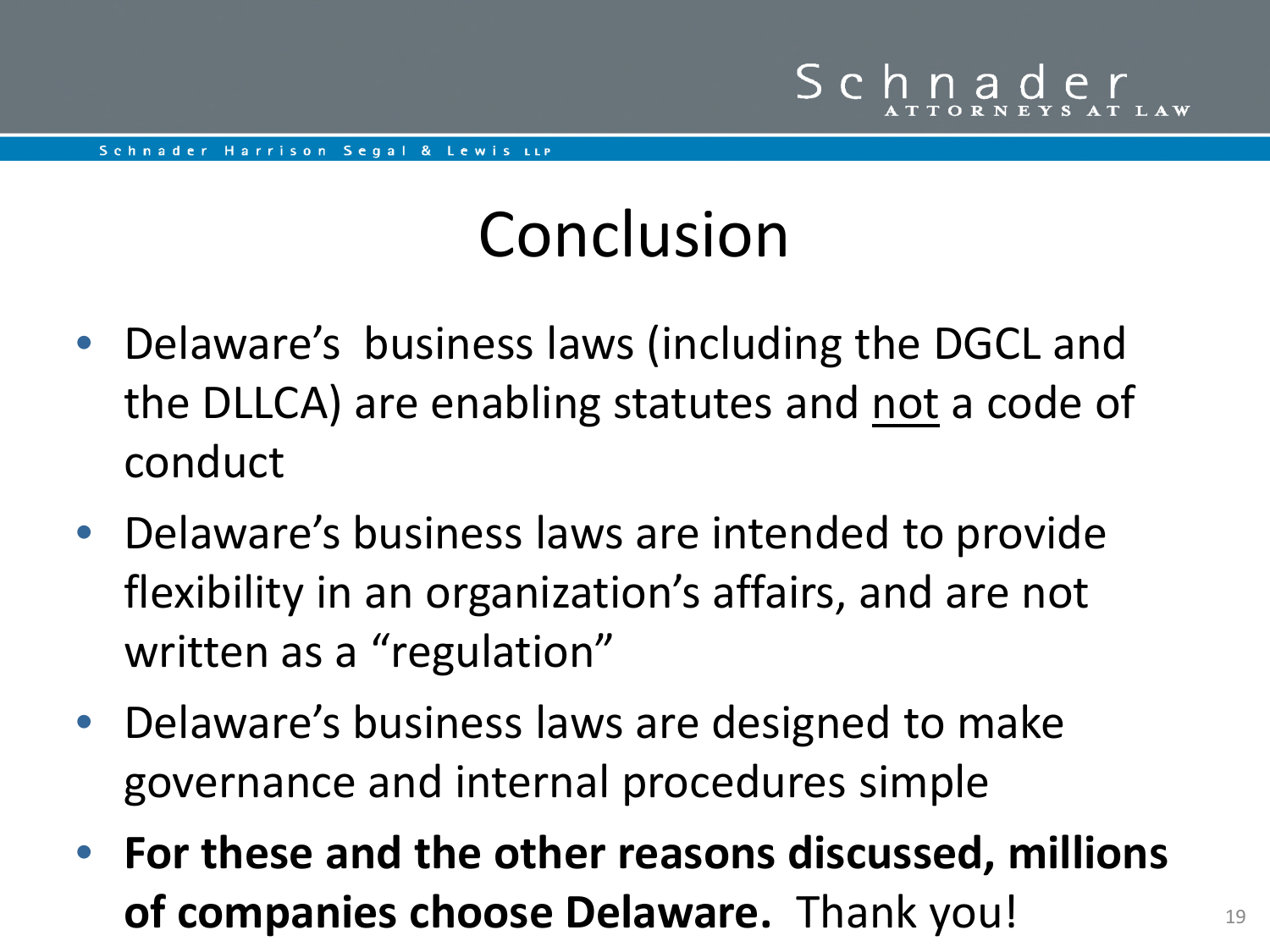

## The Delaware Court System

Richard Barkasy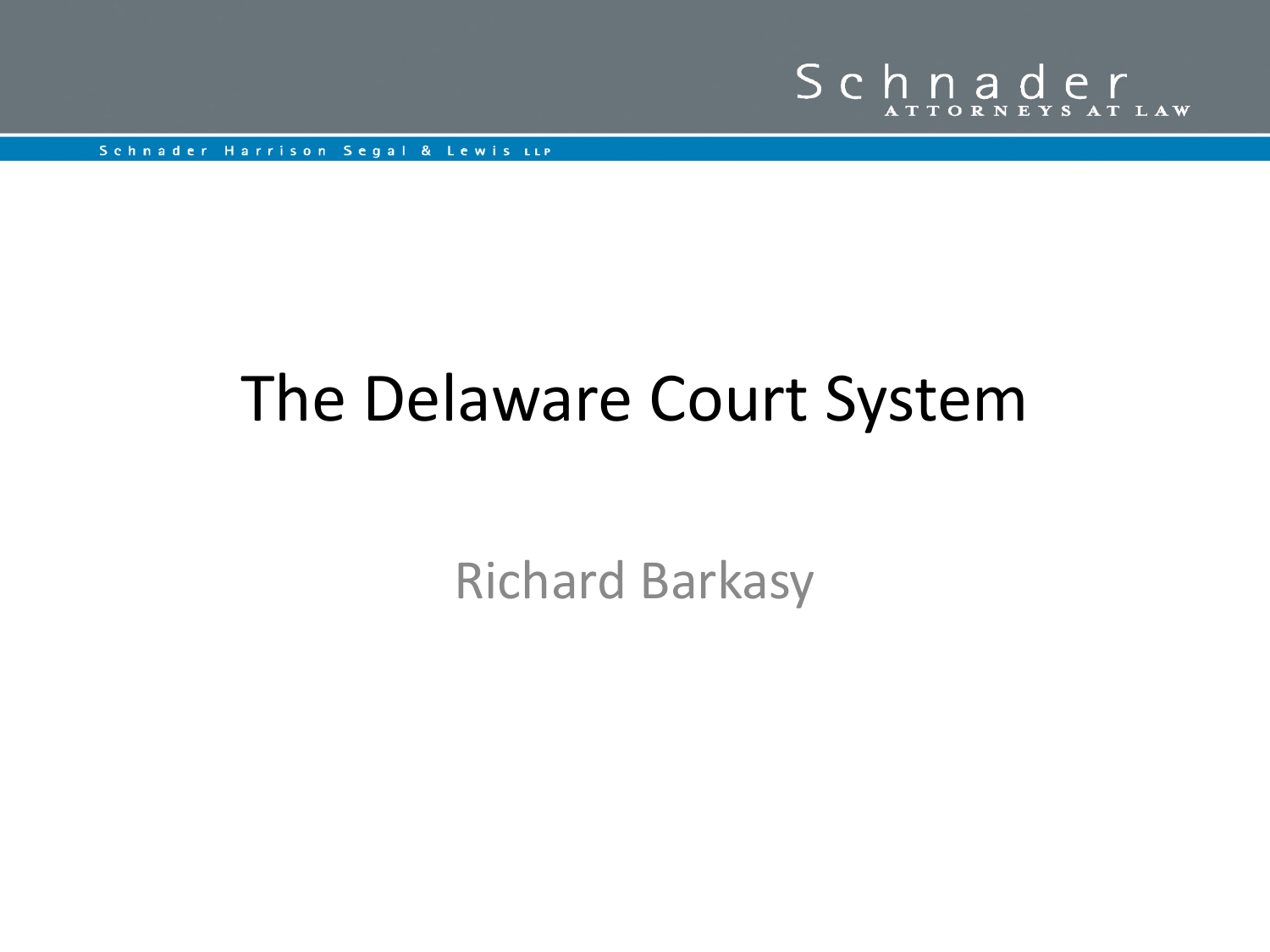# Why Delaware?

- Jurisdiction
- Business Friendly
- Delaware corporate law is the *de facto*  national law of corporations
- Highly-respected judiciary
- Reputation for collegiality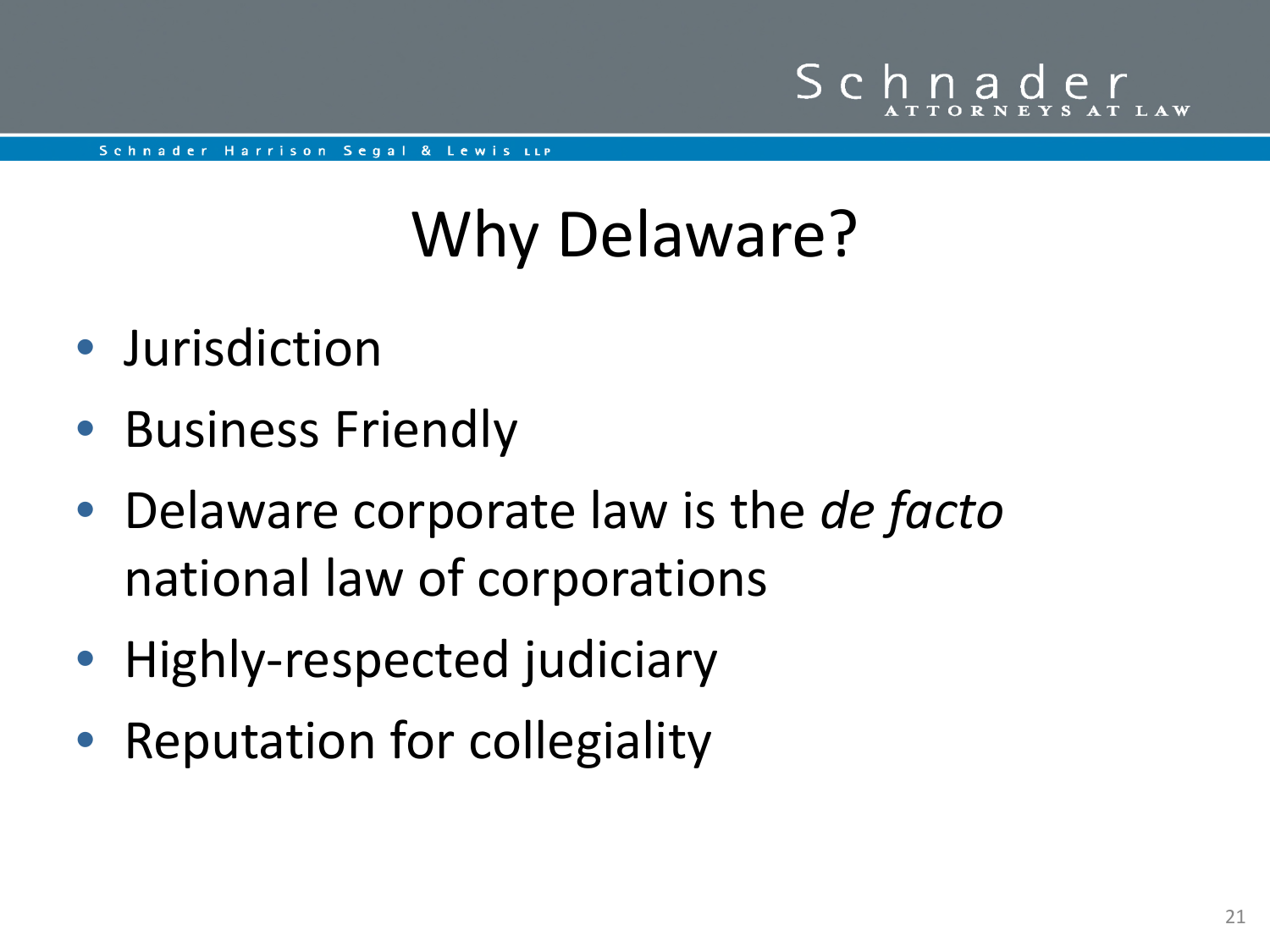## Delaware Chancery Court

- Limited jurisdiction
- Five Judges with vast experience in addressing corporate law disputes
- No jury trials
- Individualized case management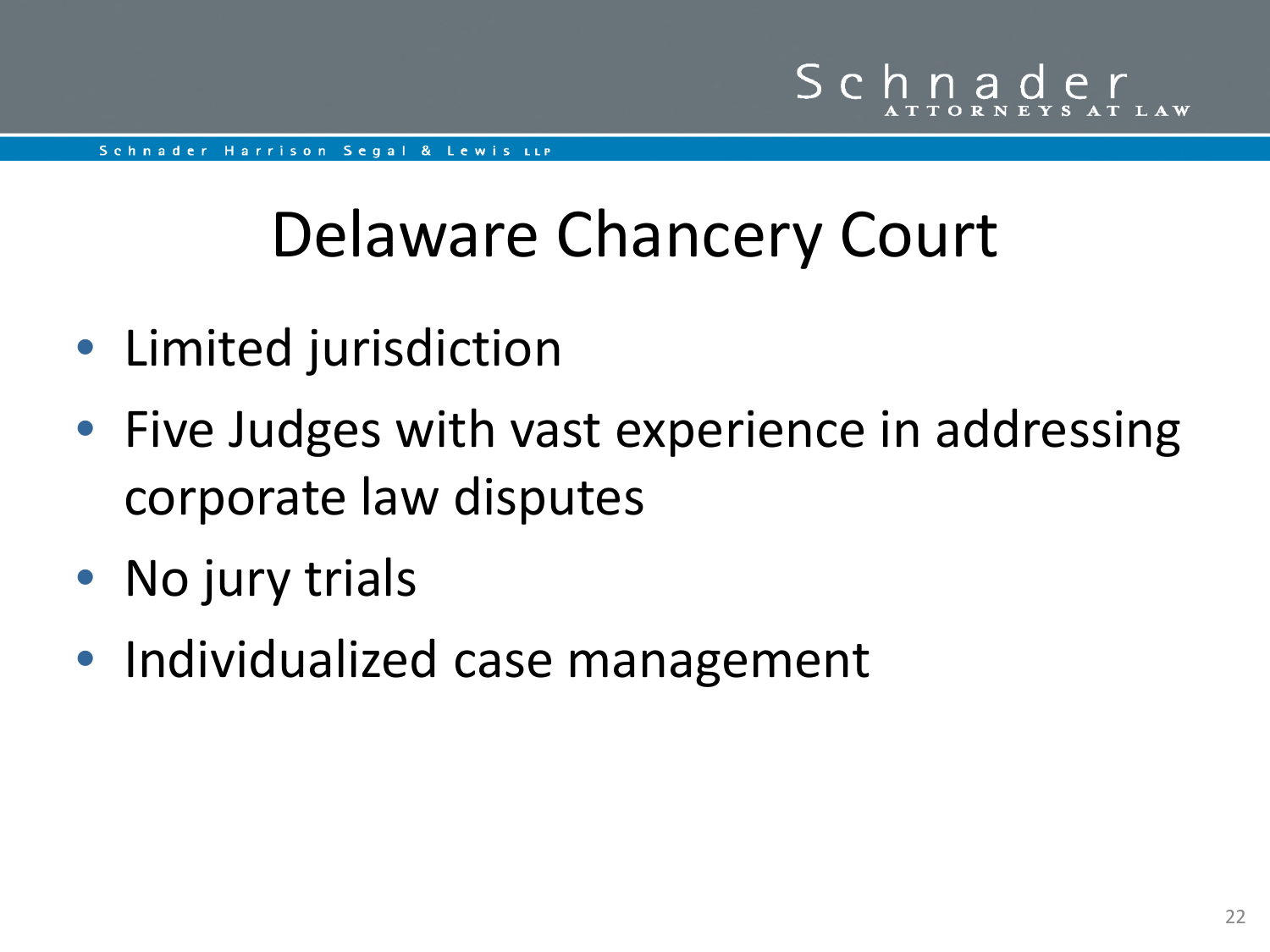## Delaware Superior Court

- Court of General Jurisdiction
	- Civil and criminal matters
	- Family law
- Complex Commercial Division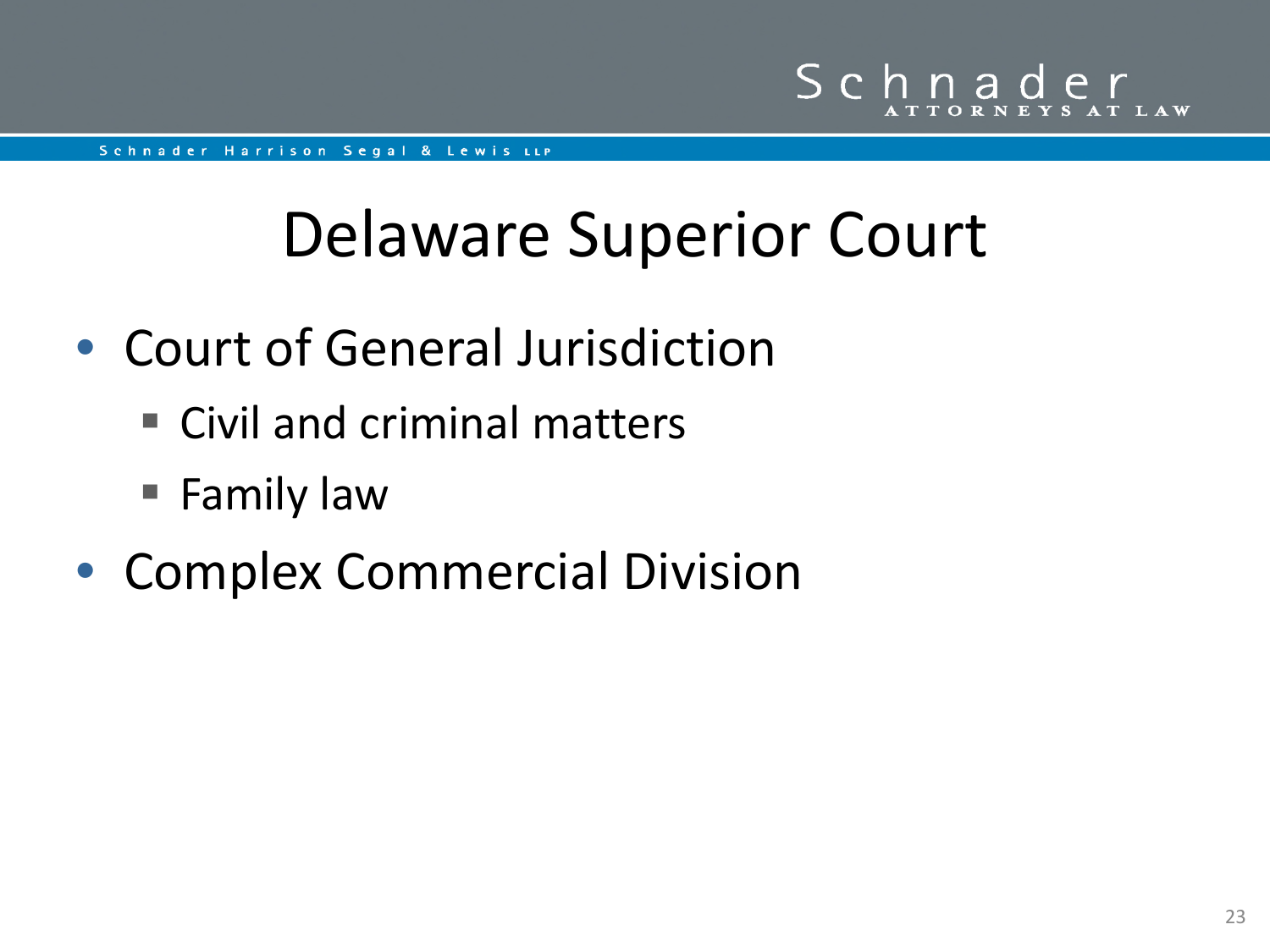

### Delaware Supreme Court

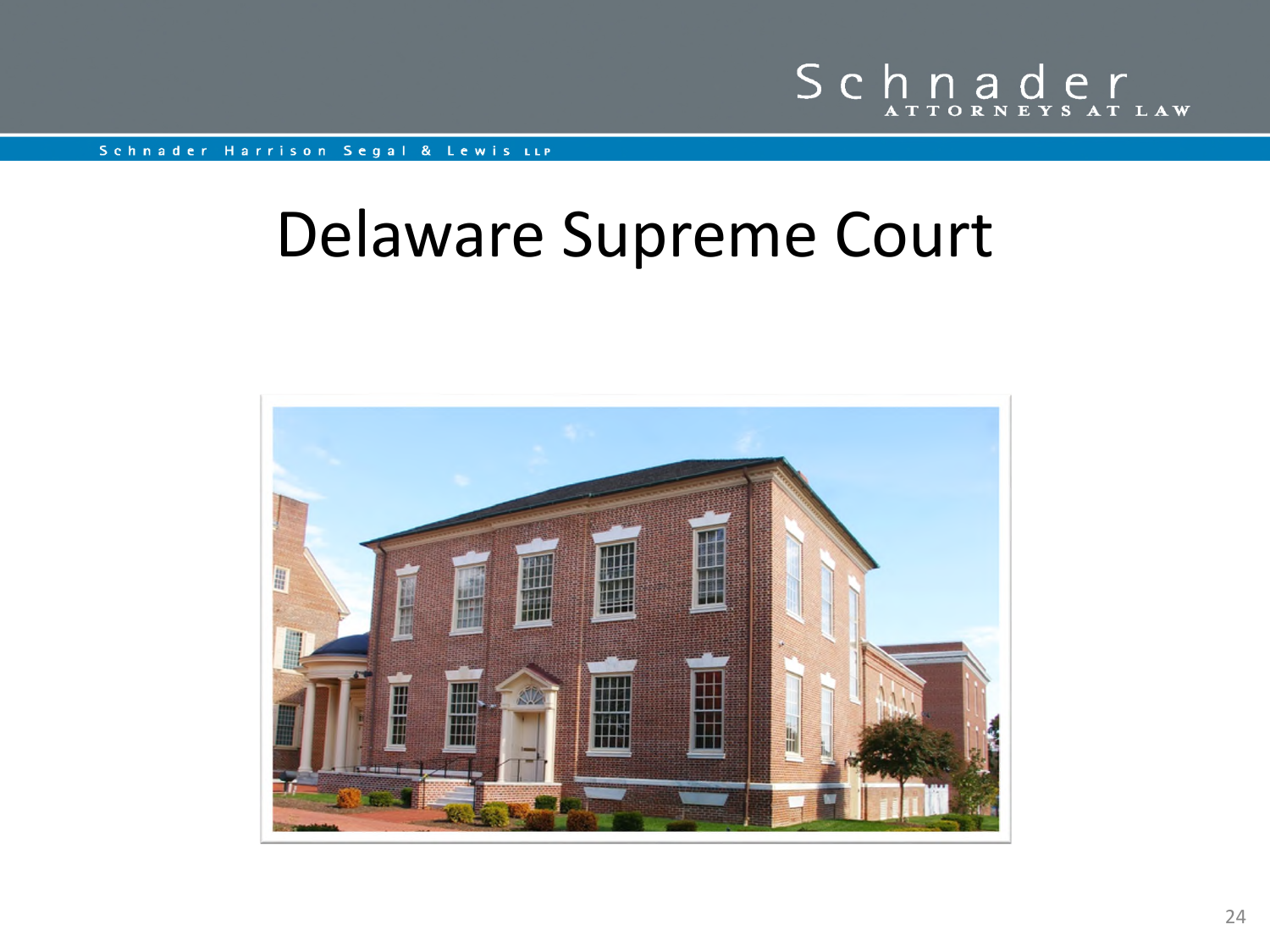## Delaware Bankruptcy Court

- Forum for bankruptcies involving major corporations
	- Local rules conducive for the efficient management of complex Chapter 11 cases
	- Consistency in decision-making
	- Recent Senate Bill which would drastically modify bankruptcy venue provisions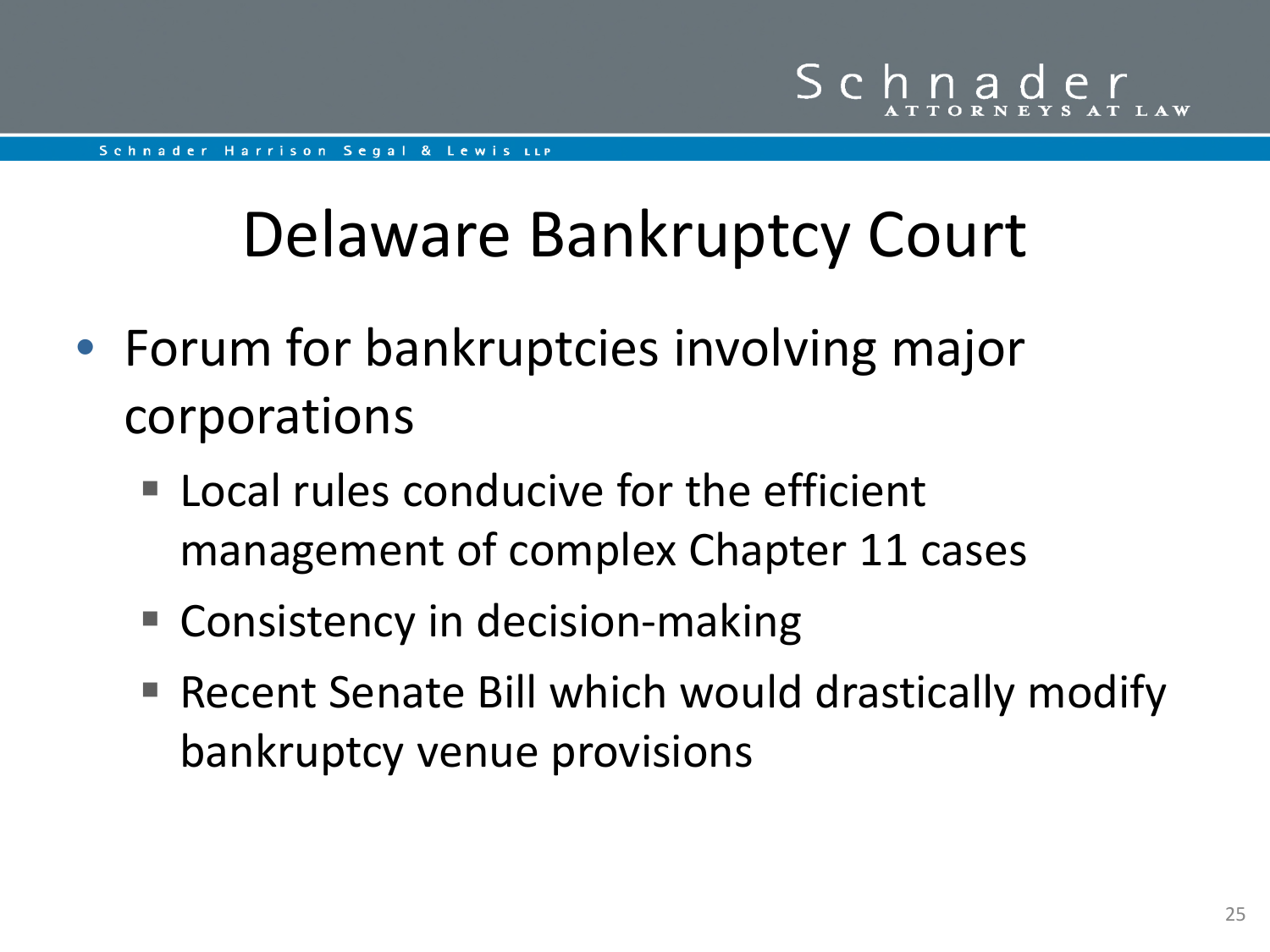## Delaware Federal Court

- Intellectual Property cases
- Use of Magistrate Judges
- Current judge shortage and use of visiting judges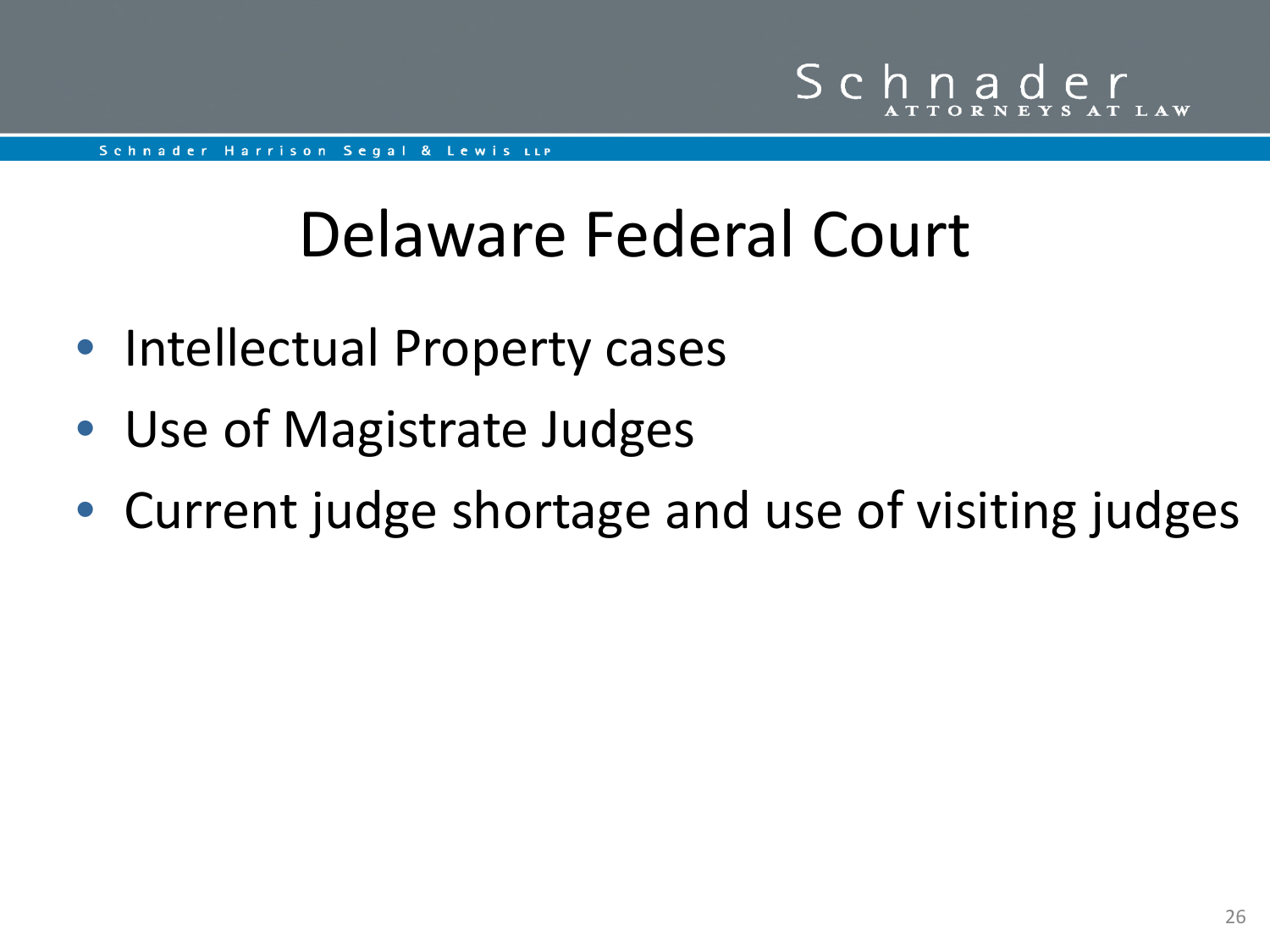## Chapter 15

- Involves a foreign business (debtor) that has filed for bankruptcy in a foreign jurisdiction
- Debtor has assets and/or creditors in the US
- Allows for recognition and enforcement of foreign bankruptcy proceedings by US courts
- Allows for certainty in dealing with debtor's US assets and/or creditors in US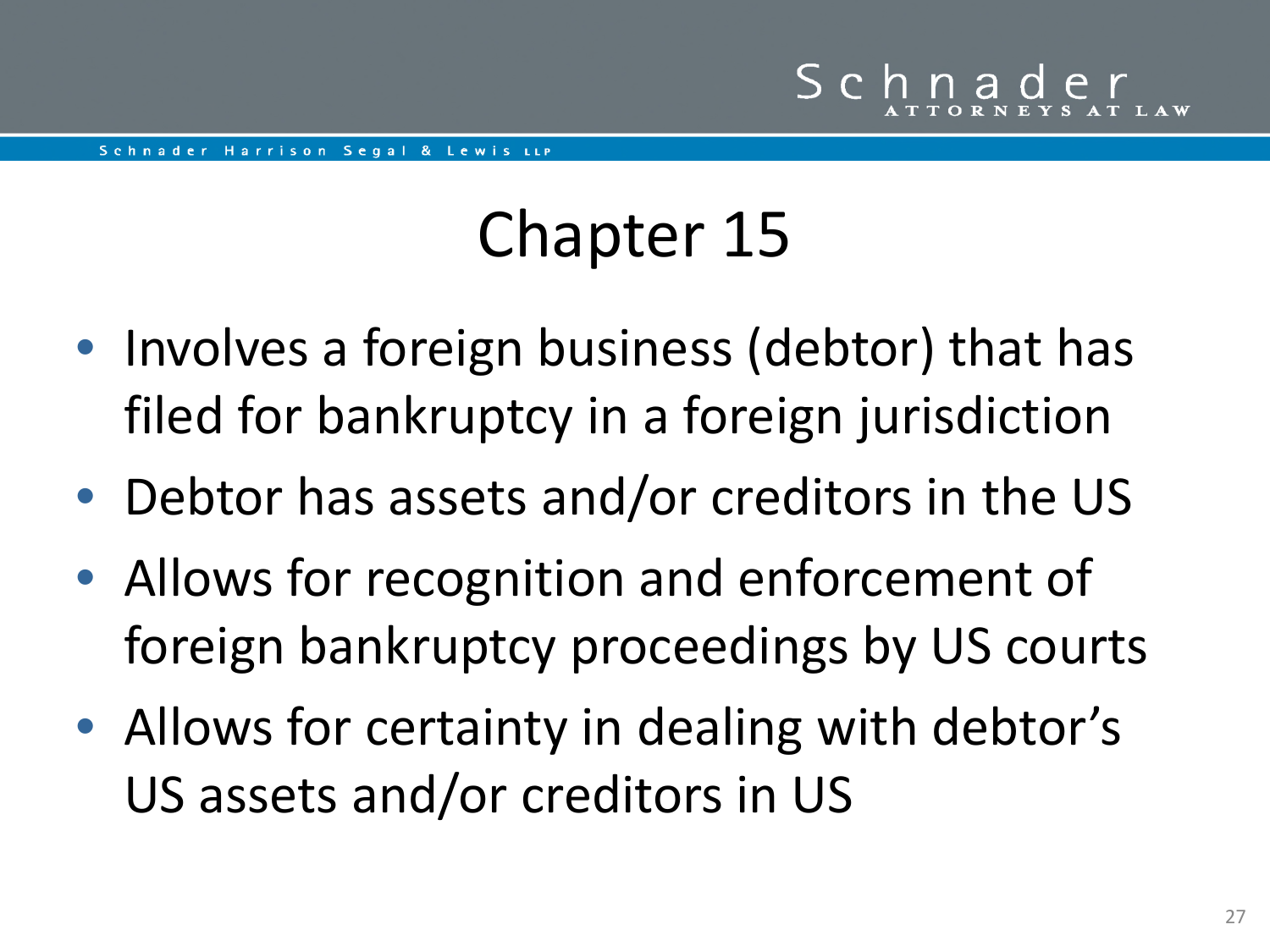

## Mergers & Acquisitions in Delaware

Megan Harmon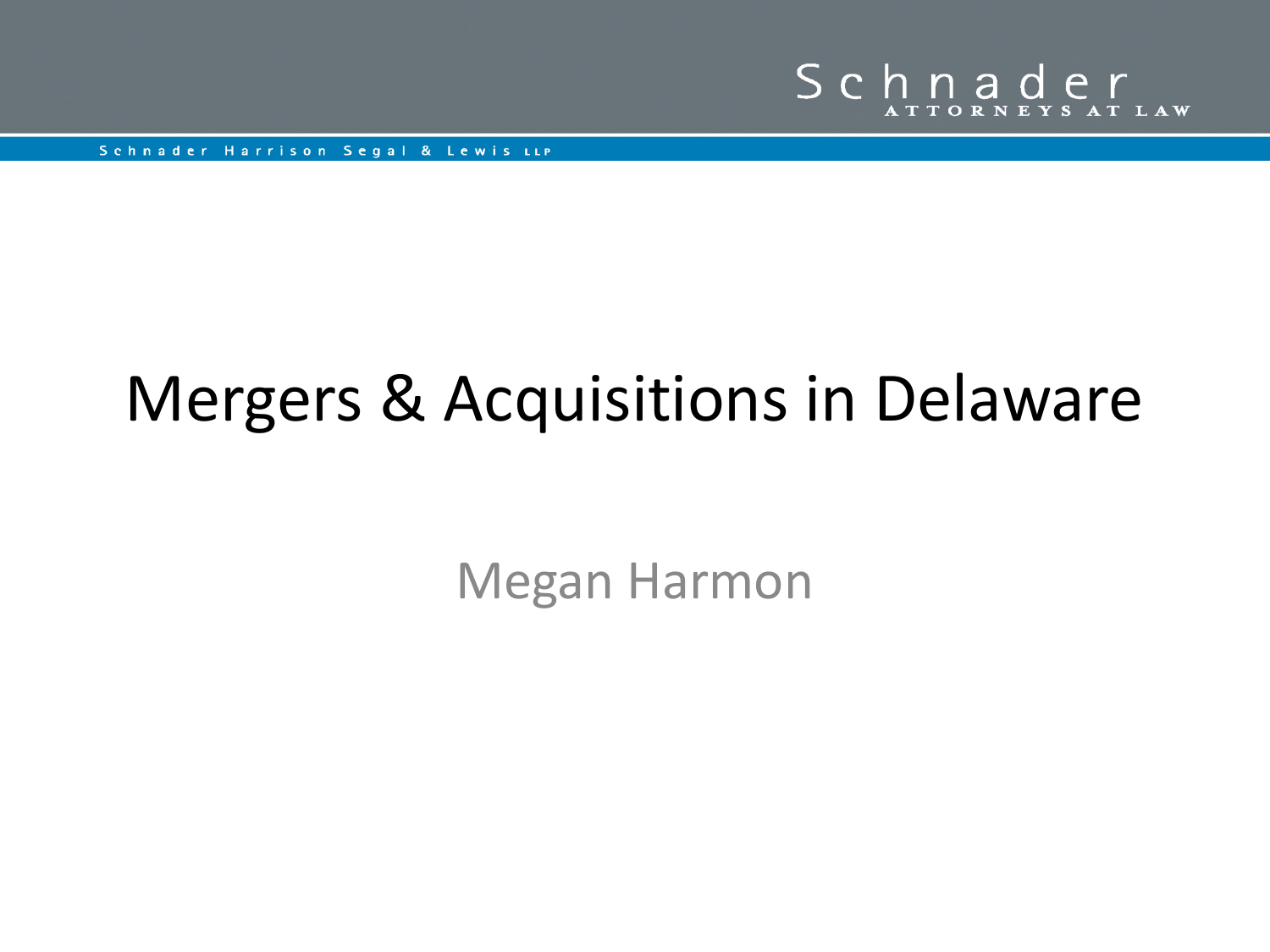- Over 35 years of extensive judicial review of M&A transactions
- Evolution of judicial expressions have evolved systematically over the years
	- Management led buy-outs/single bidder transactions were scrutinized and the Courts encouraged board-led, multi-bidder processes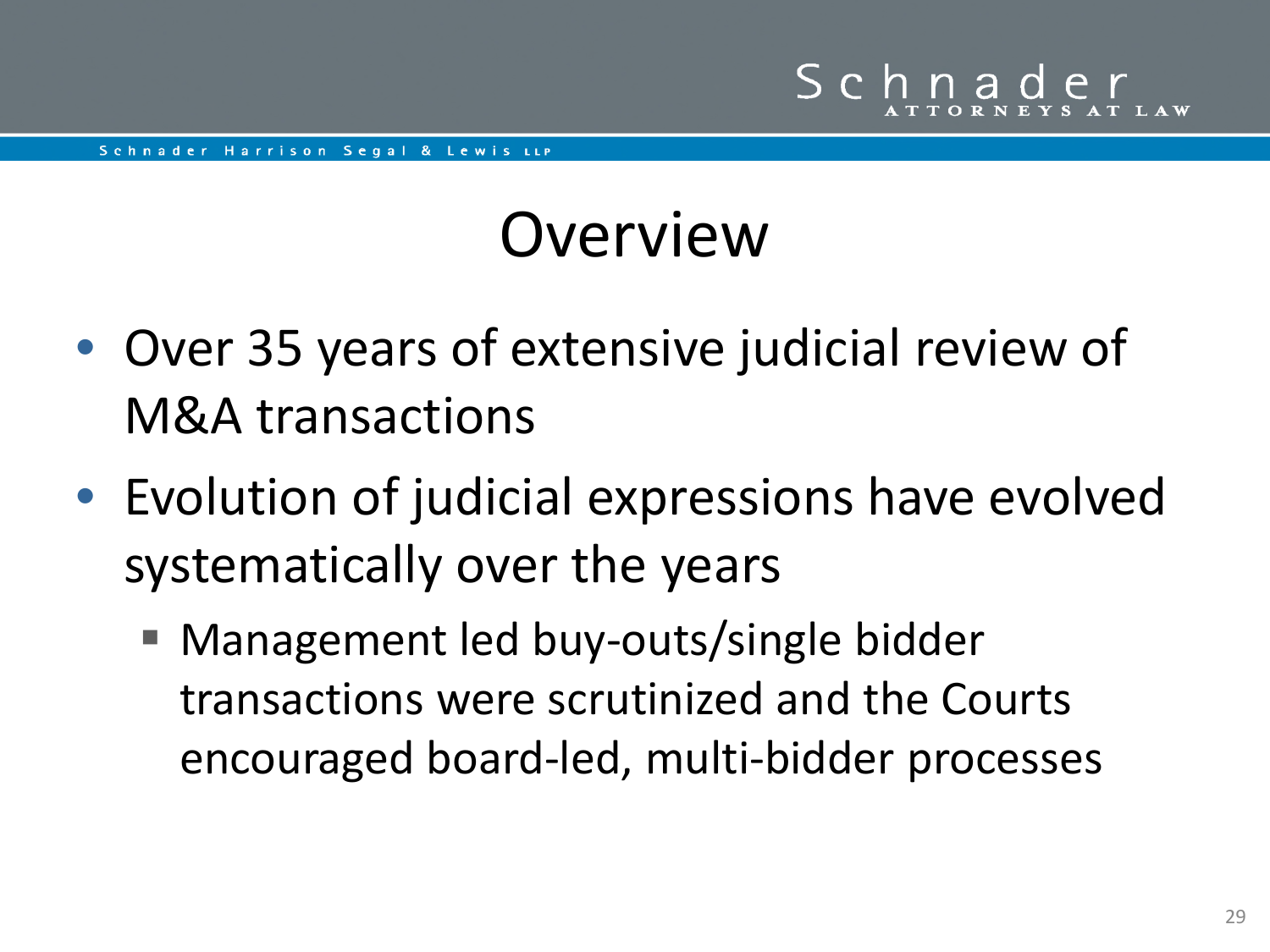- In earlier decisions, use of defensive measures in M&A such as no-shops were discouraged
- Favoritism for fiduciary obligation of board members over third-party acquirers
- Stockholders were not capable of protecting their interests through votes alone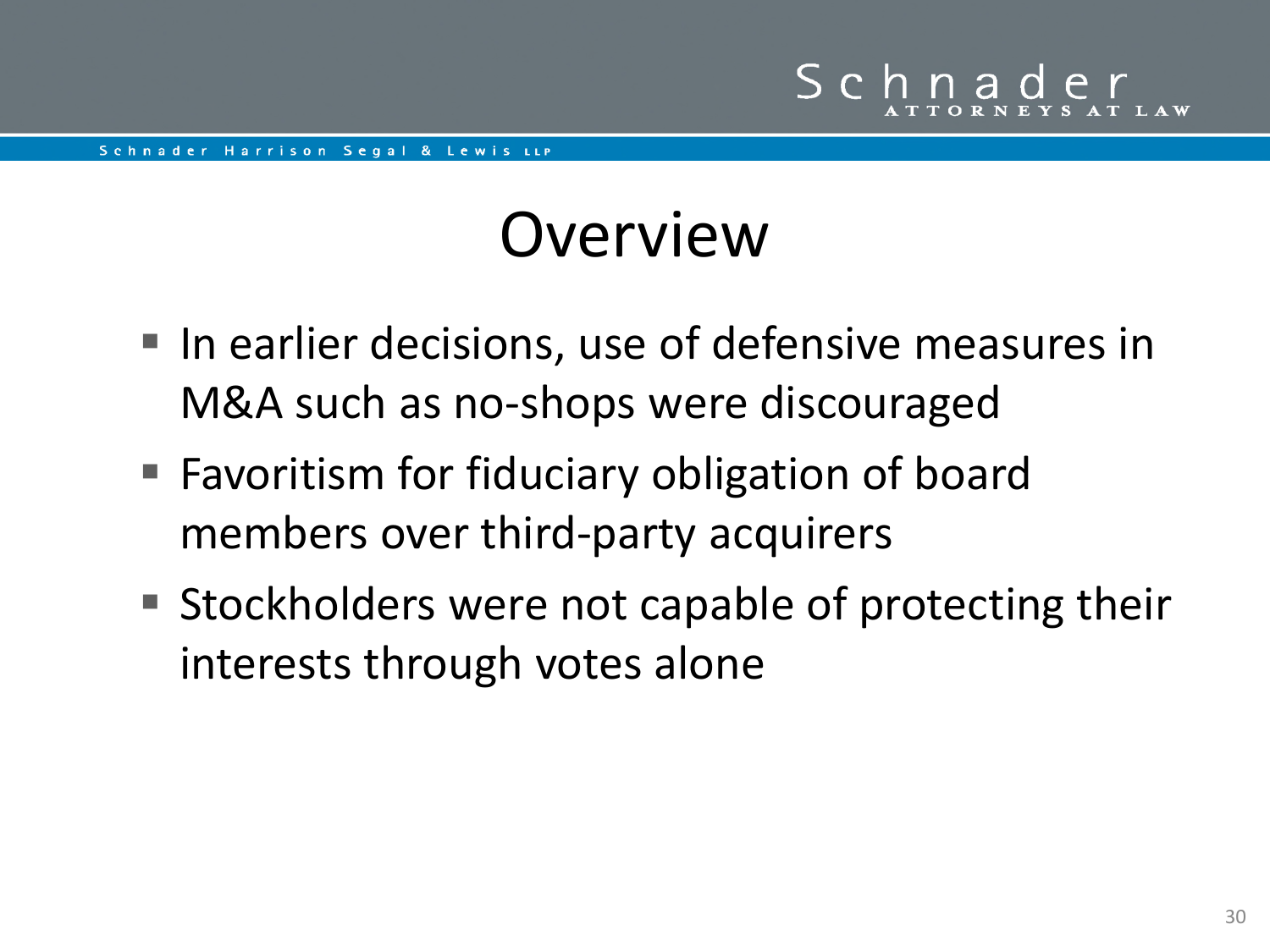- More recently the Delaware Supreme Court has shown different attitudes – it does not treat with skepticism single bidder transactions and no-shop provisions are now quite routine and accepted
- In case of breach the Courts look to prioritize rights of third party bidders for predictability to the contracting process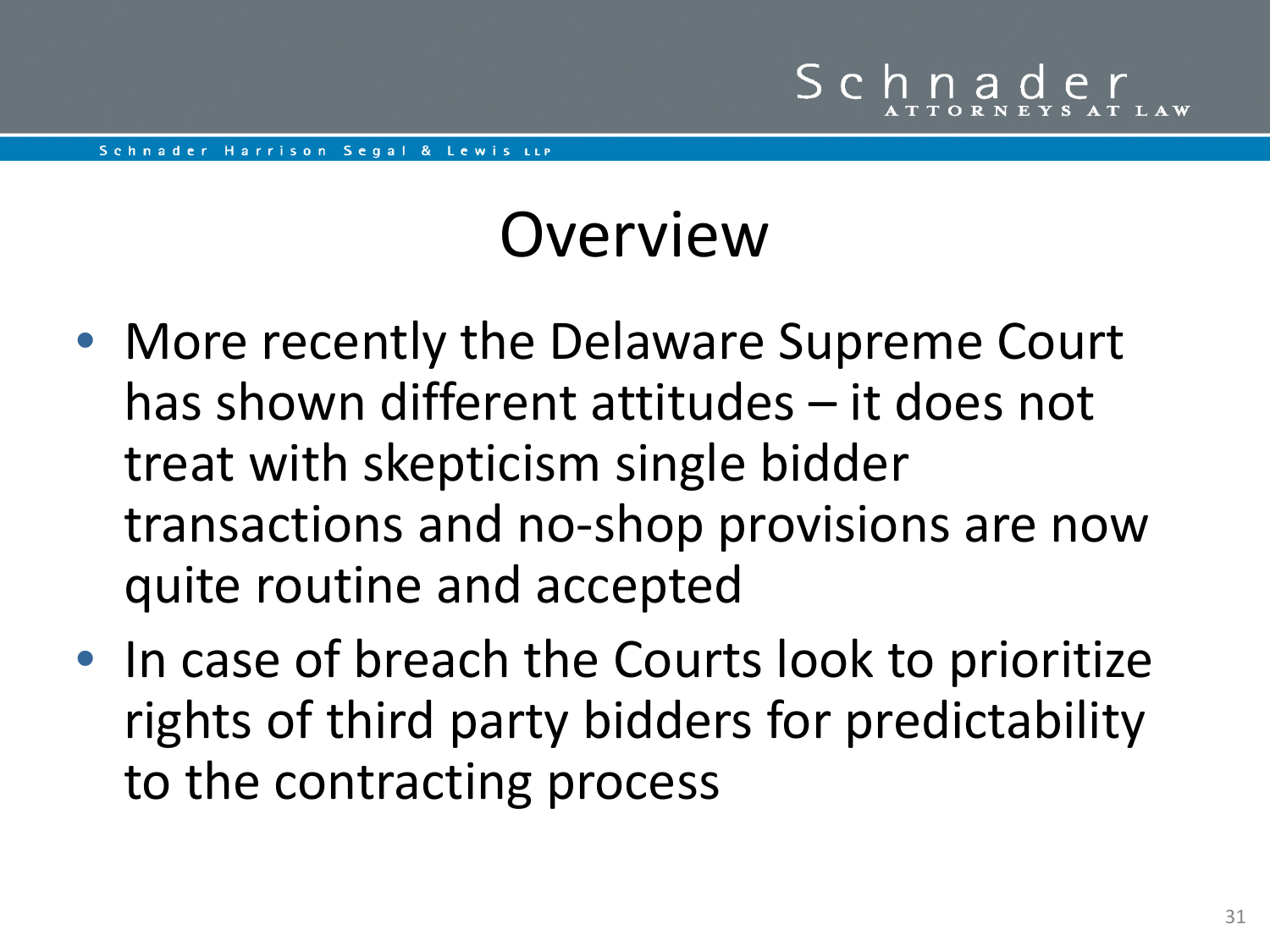### Preference for Delaware as Controlling Law

- For all the reasons previously given Delaware is usually the preferred "controlling law" for any type of M&A transaction
- Often Delaware is the "compromise" governing law and forum/venue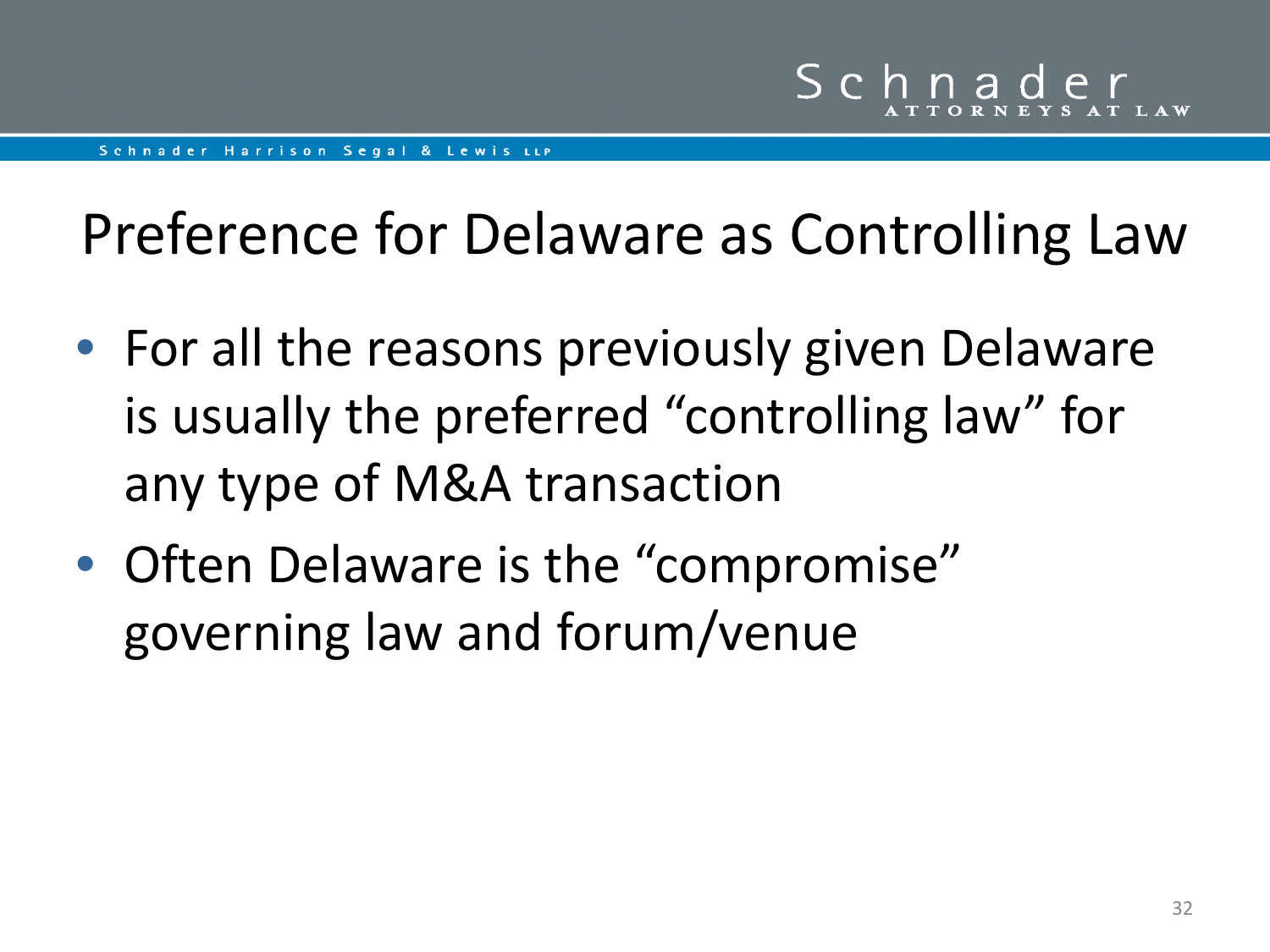## The Business Judgment Rule

- Has its genesis in corporate common law the courts defer to the business judgment of corporate executives
- To challenge a corporate action, a plaintiff assumes the burden to prove that the directors breached their fiduciary duty: the duties of good faith, loyalty and due care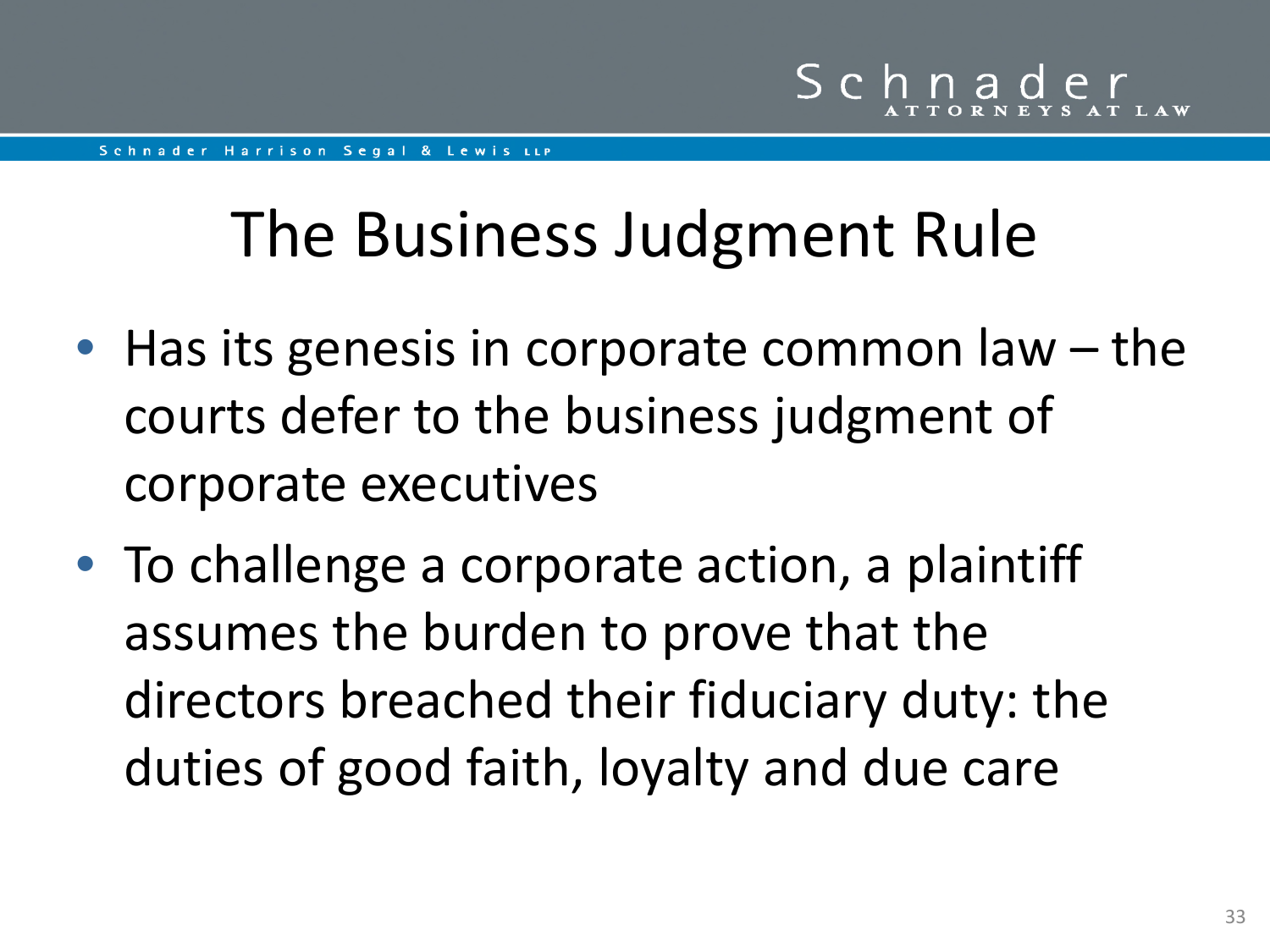## The Business Judgment Rule

• Under the business judgment rule, a disinterested and independent board is presumed to have acted on an informed basis, in good faith and in the honest belief that the decision was in the best interest of the corporation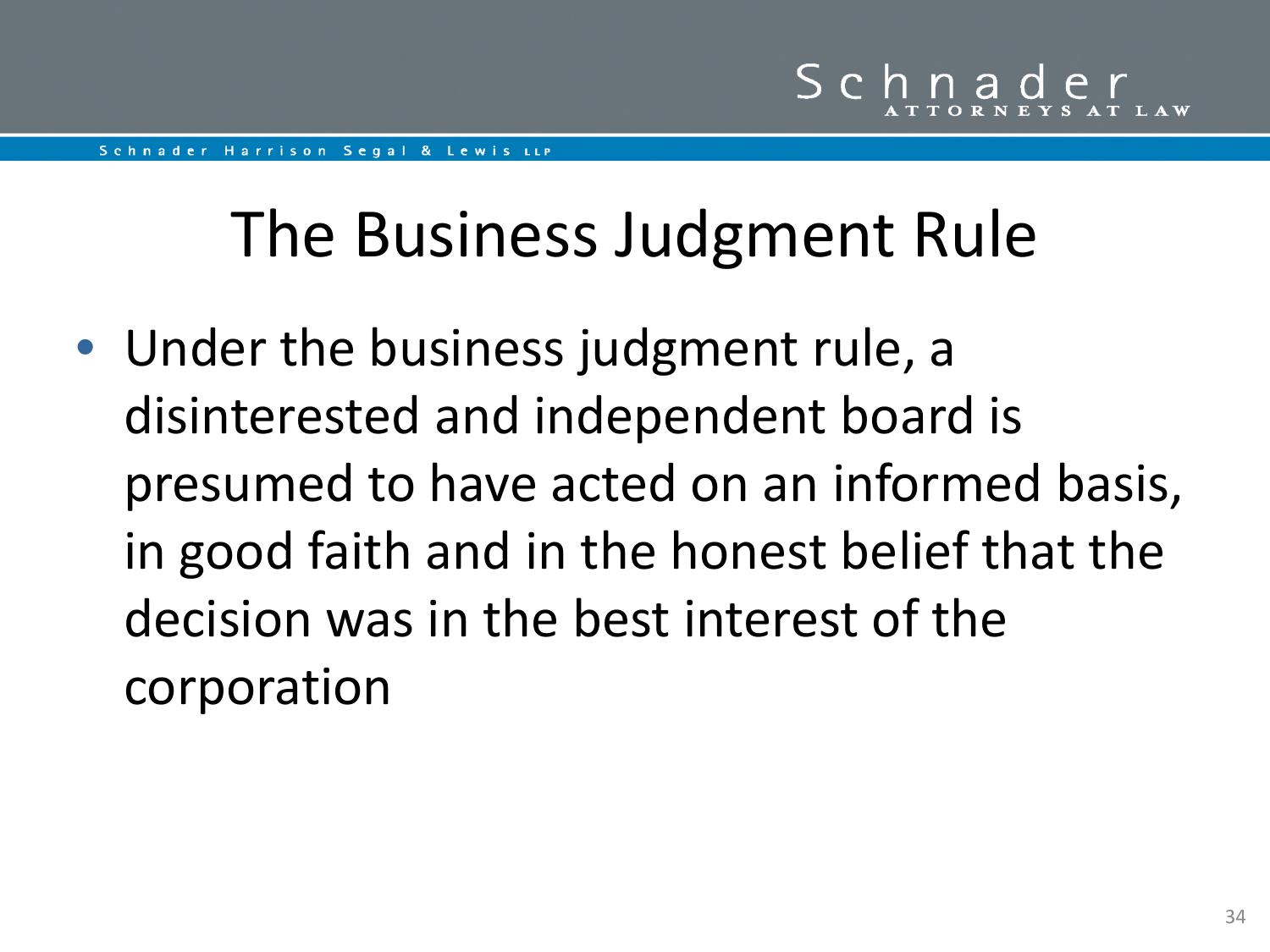## The Revlon Doctrine – Targets / Takeovers / Mergers

- When a "sale of a company" or "sale of control", the Courts will deviate from business judgment rule and apply what is known as "Revlon" doctrine
- Judicial review a court will require that the Board's fiduciary duties be focused on the short term goals of the shareholders to maximize value (as opposed to long term goals of the corporation), and when the Board's decisions are challenged, the decisions will be reviewed with enhanced scrutiny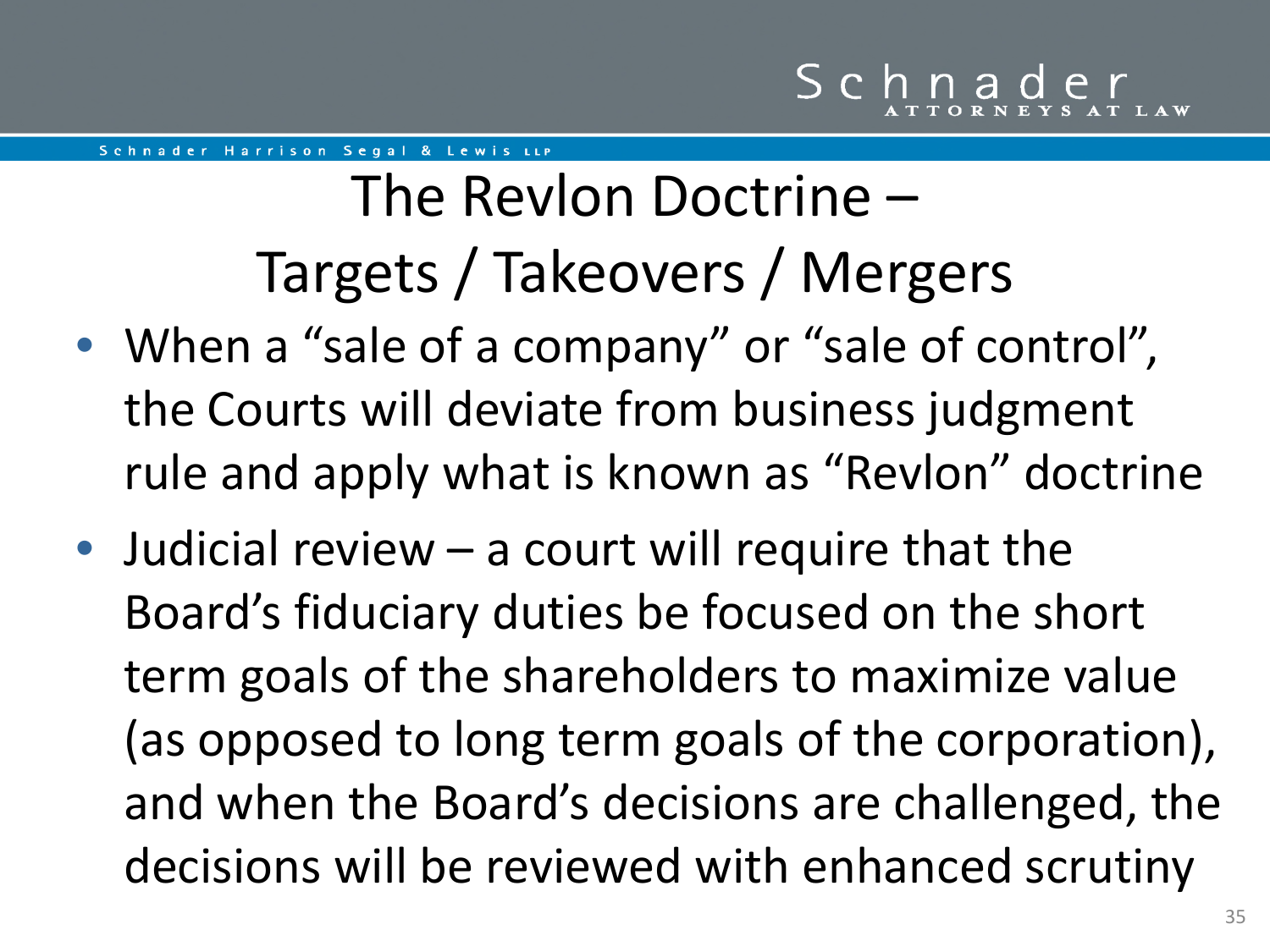## The Revlon Doctrine – Targets / Takeovers / Mergers

- Enhanced Scrutiny requires independent, disinterested directors to prove that the decision-making process was undertaken with adequate care and the decision was reasonable under the circumstance
- Factual based analysis, given the facts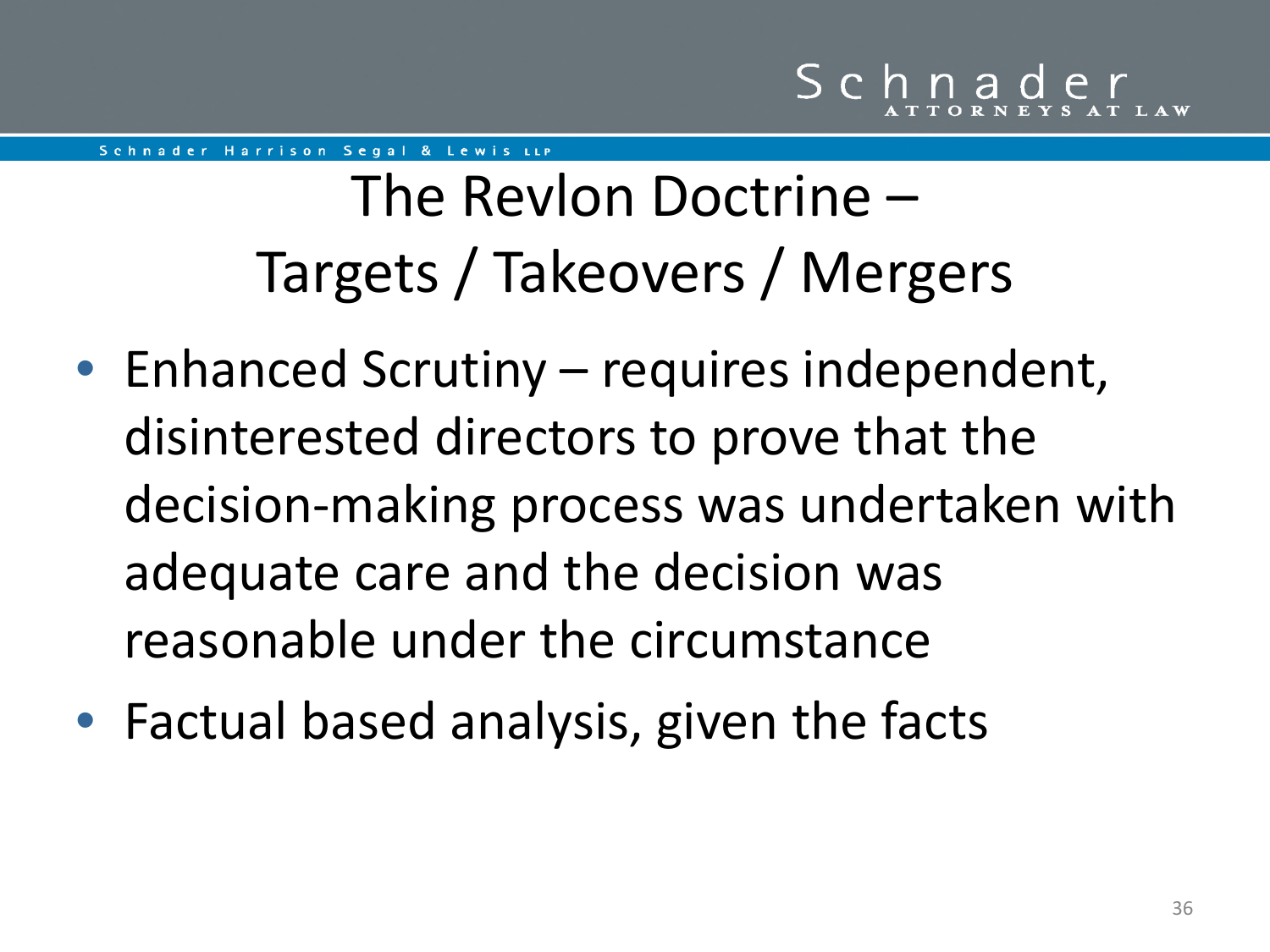Appraisal Risks / Value Challenges and Demise of "Disclosure Only" Settlements

- Cases/challenges in M&A often involve value issues or appraisals in transactions
- *DFC* and *Dell* two cases where Delaware Supreme Court held that the merger price will generally be entitled to significant weight and an appraisal action involving the sale of a public company pursuant to an open, competitive, and arm's length bidding process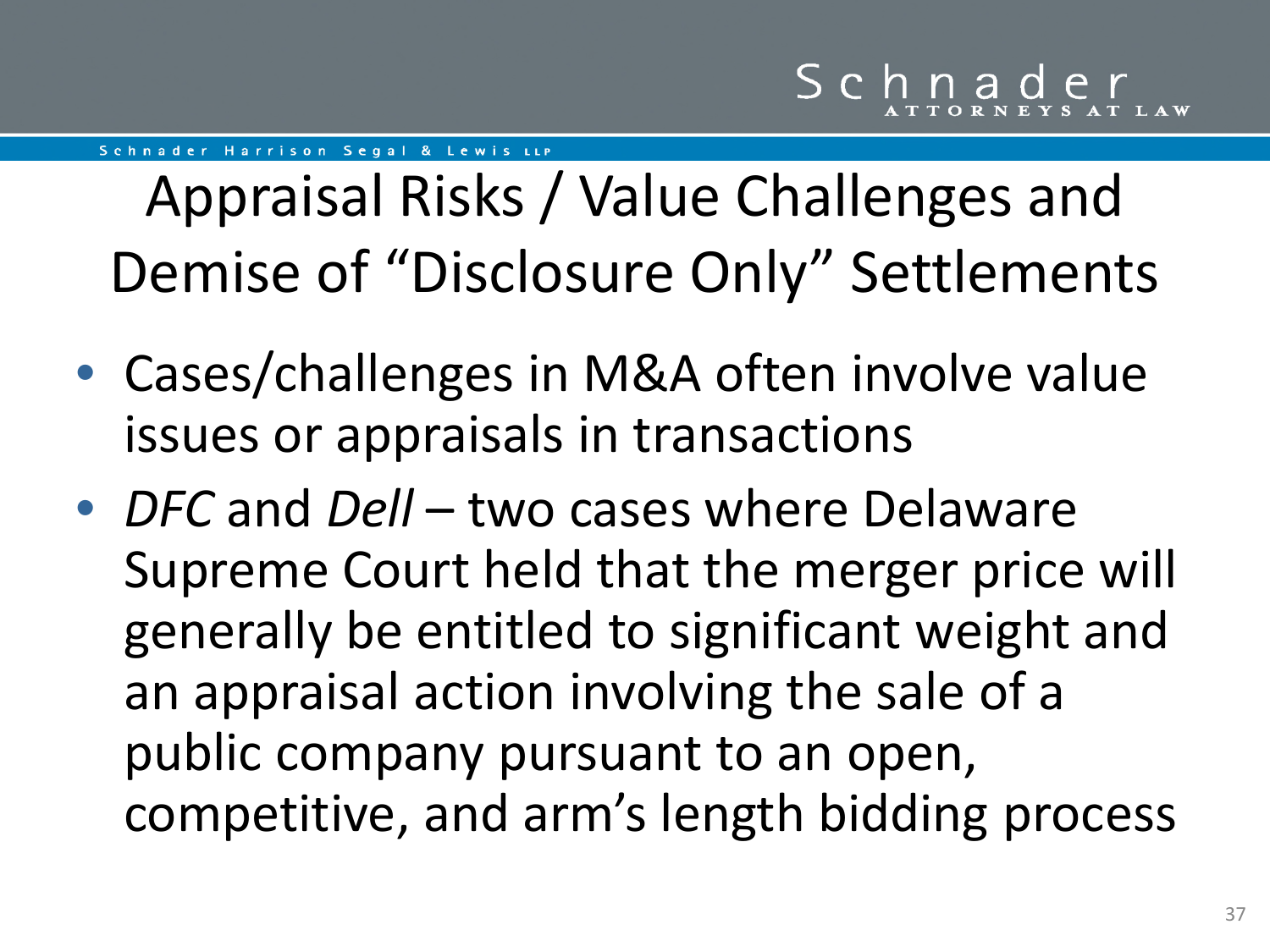Appraisal Risks / Value Challenges and Demise of "Disclosure Only" Settlements

- *Dell* extended this doctrine to mergers involving relatively limited pre-signing bidding process, at least where the process is competitive
- These decisions raise the bar as to "value" issues when there is some type of an arms length and competitive process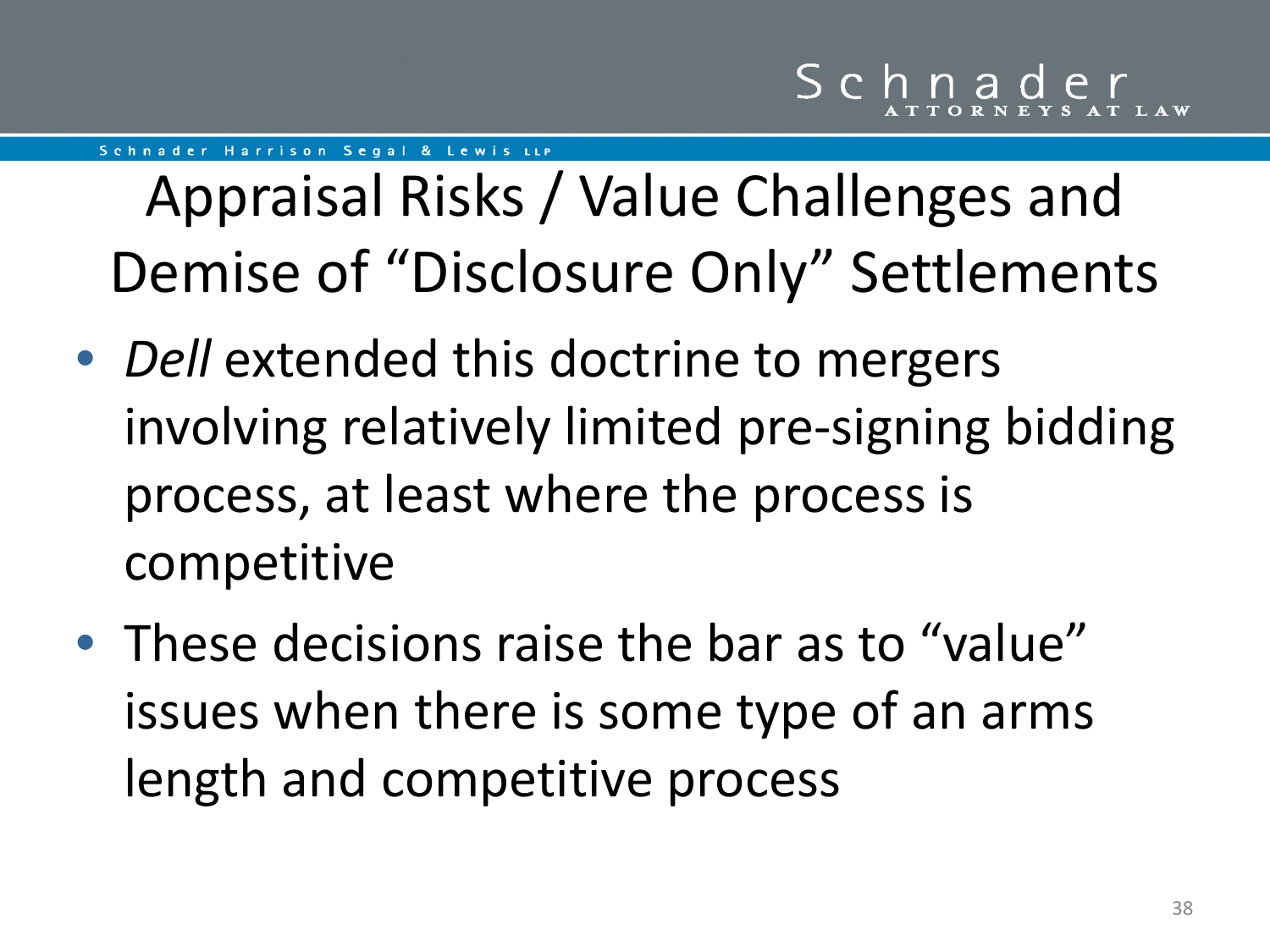Appraisal Risks / Value Challenges and Demise of "Disclosure Only" Settlements

• Historically in a challenge to a transaction, Courts routinely approved so-called "disclosure only" settlements in stockholder class actions. Here the organization and directors get a broad release of claims in exchange for their agreement to include in a proxy statement additional disclosures in advance of a stockholder vote on a transaction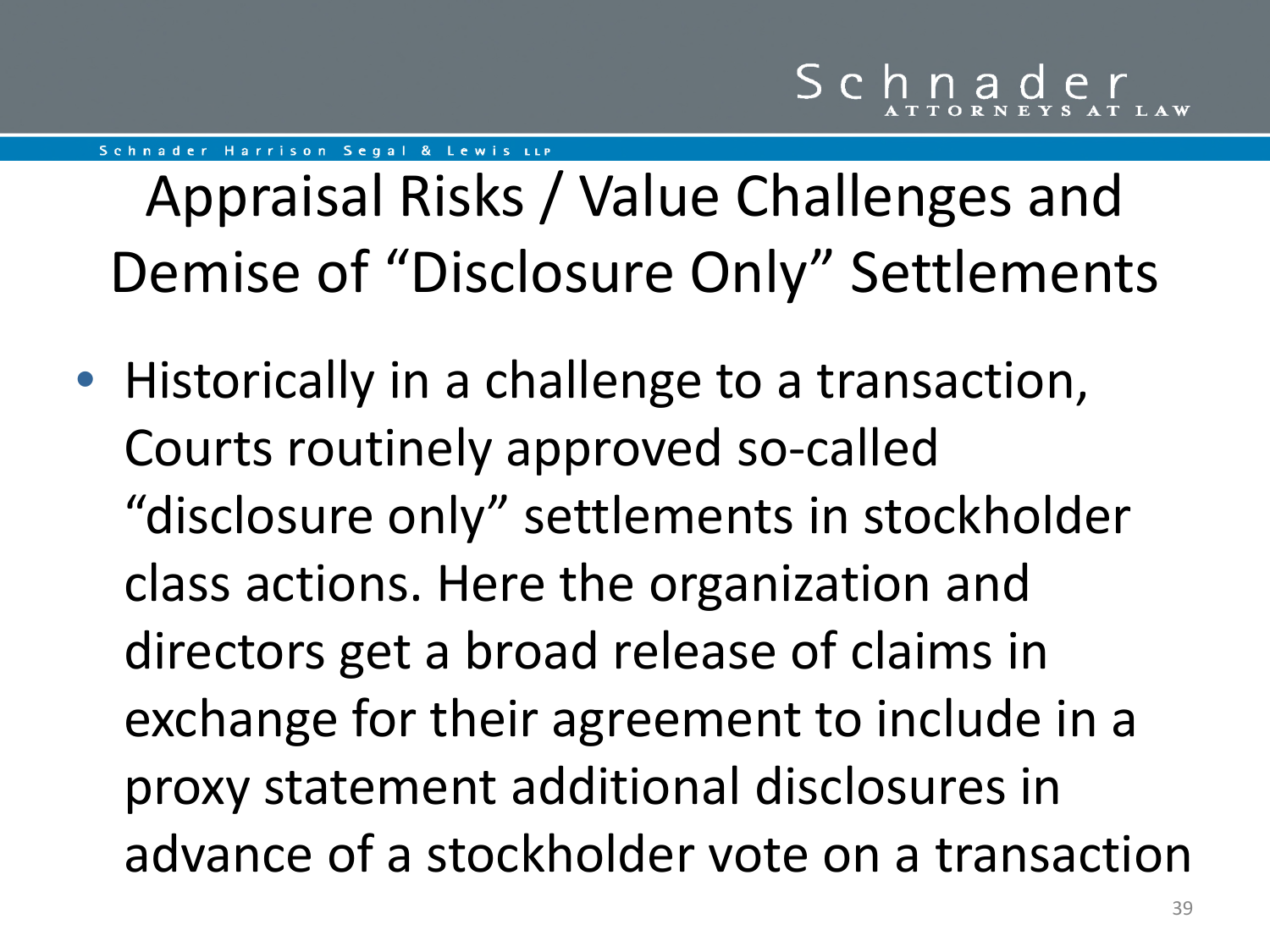## Appraisal Risks / Value Challenges and Demise of "Disclosure Only" Settlements

- Litigation proliferated where fees were created and Board members received broad releases involving all aspects of the transaction, i.e., deal insurance with quick resolution to the litigation
- These settlements started being criticized in 2013. The tide changed in approving these types of settlements and in 2016 in *In re Trulia, Inc.* the Chancery Court announced it will no longer approve disclosure only settlements unless "Plainly Material" and narrow releases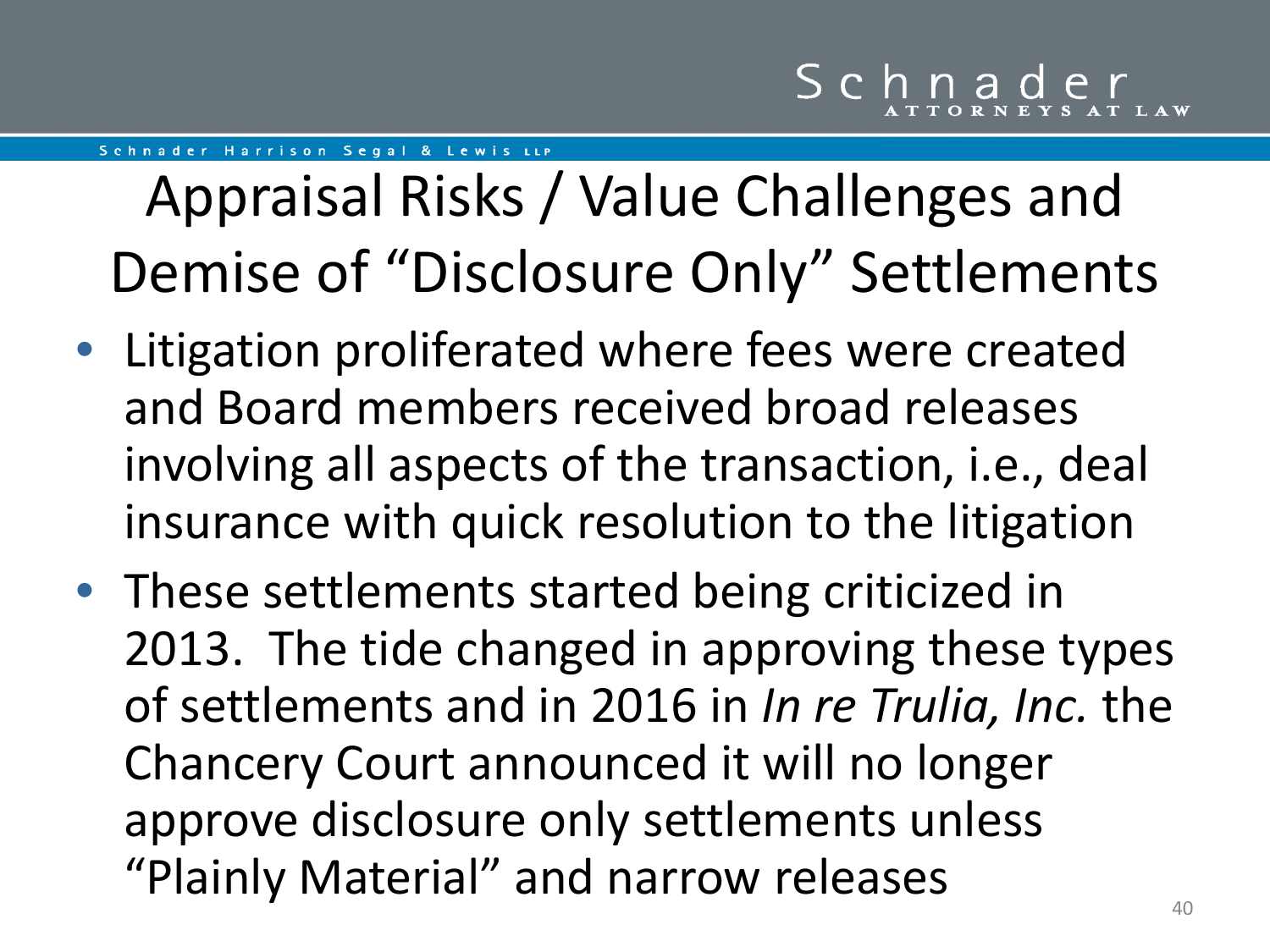## Material Adverse Effect

• A typical MAE clause might define a MAE as "any event, circumstance, fact, change, development, condition, or effect that, either individually or in the aggregate, has had or could reasonably be expected to have a material adverse effect on the business, financial condition, results of operations, or other aspects of the business of the target and its subsidiaries, taken as a whole." Next come several carve-outs from this broad definition of a MAE. These carve-outs are usually the focus of MAE negotiations, since they serve to narrow the universe of what the buyer can argue constitutes a MAE  $\frac{41}{41}$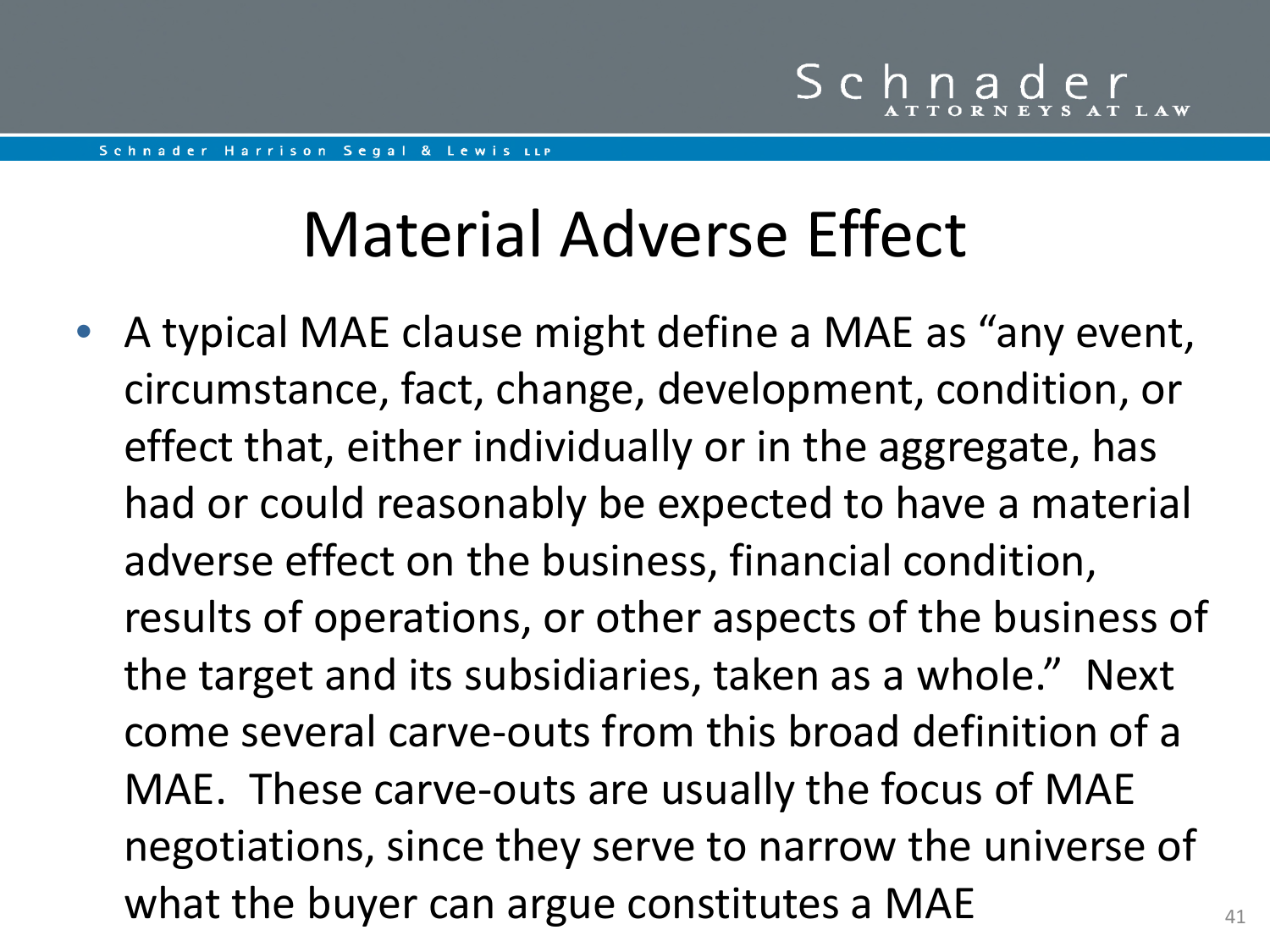## Material Adverse Effect

- Absent clear language to the contrary the party seeking to invoke an MAE clause bears the burden of proving an MAE has occurred – a heavy burden
- Rule of thumb Delaware courts are loath to find an MAE to have occurred in the context of a merger
- *In re IBP* "a short term hiccup in earnings shall not suffice to succeed on an MAE"